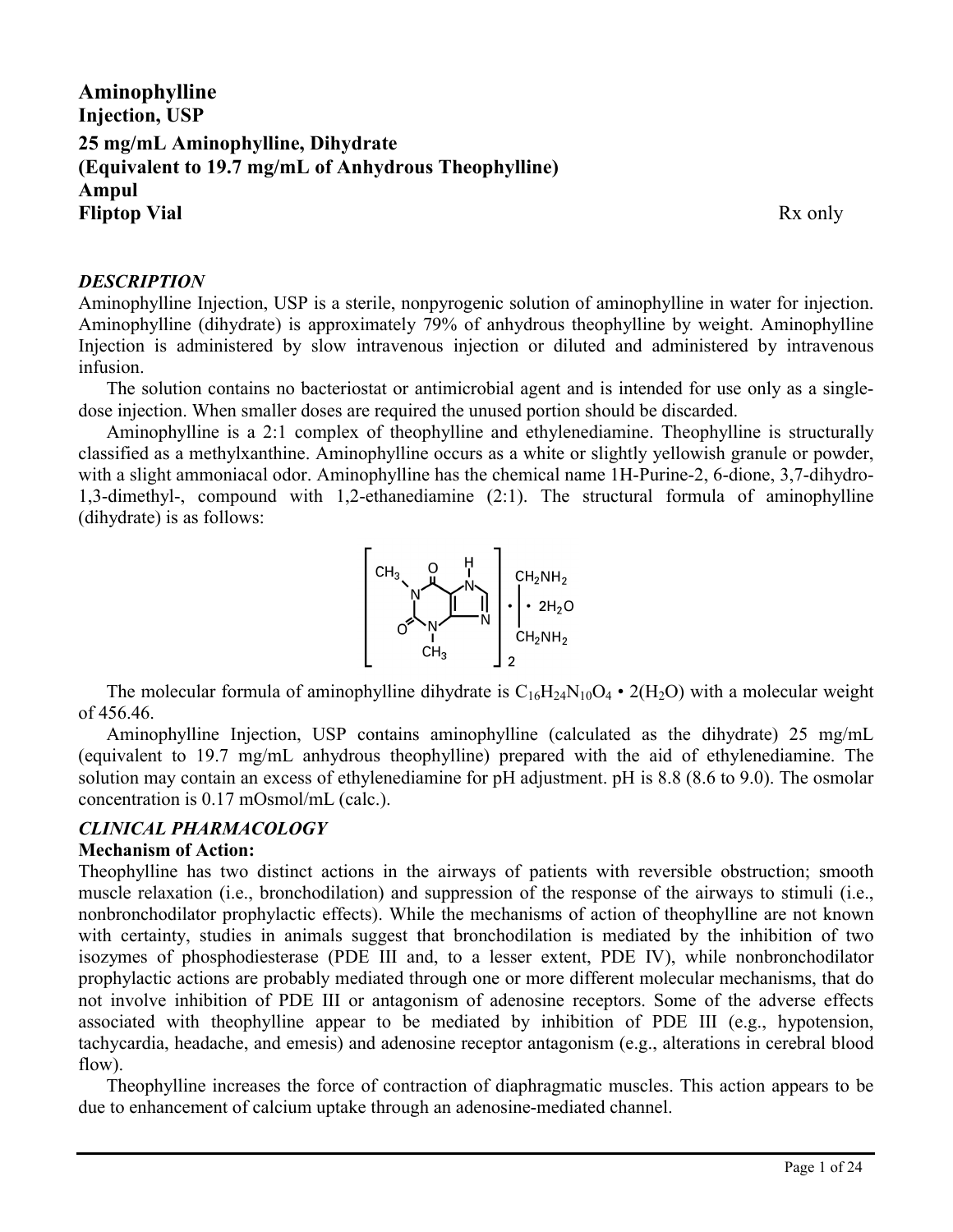### **Serum Concentration-Effect Relationship:**

Bronchodilation occurs over the serum theophylline concentration range of 5 - 20 mcg/mL. Clinically important improvement in symptom control and pulmonary function has been found in most studies to require serum theophylline concentrations >10 mcg/mL. At serum theophylline concentrations >20 mcg/mL, both the frequency and severity of adverse reactions increase. In general, maintaining the average serum theophylline concentration between 10 and 15 mcg/mL will achieve most of the drug's potential therapeutic benefit while minimizing the risk of serious adverse events.

### **Pharmacokinetics:**

**Overview:** The pharmacokinetics of theophylline vary widely among similar patients and cannot be predicted by age, sex, body weight or other demographic characteristics. In addition, certain concurrent illnesses and alterations in normal physiology (see **Table I**) and co-administration of other drugs (see **Table II**) can significantly alter the pharmacokinetic characteristics of theophylline. Within-subject variability in metabolism has also been reported in some studies, especially in acutely ill patients.

It is, therefore, recommended that serum theophylline concentrations be measured frequently in acutely ill patients receiving intravenous theophylline (e.g., at 24-hr. intervals). More frequent measurements should be made during the initiation of therapy and in the presence of any condition that may significantly alter theophylline clearance (see *PRECAUTIONS*, **Effects on Laboratory Tests**).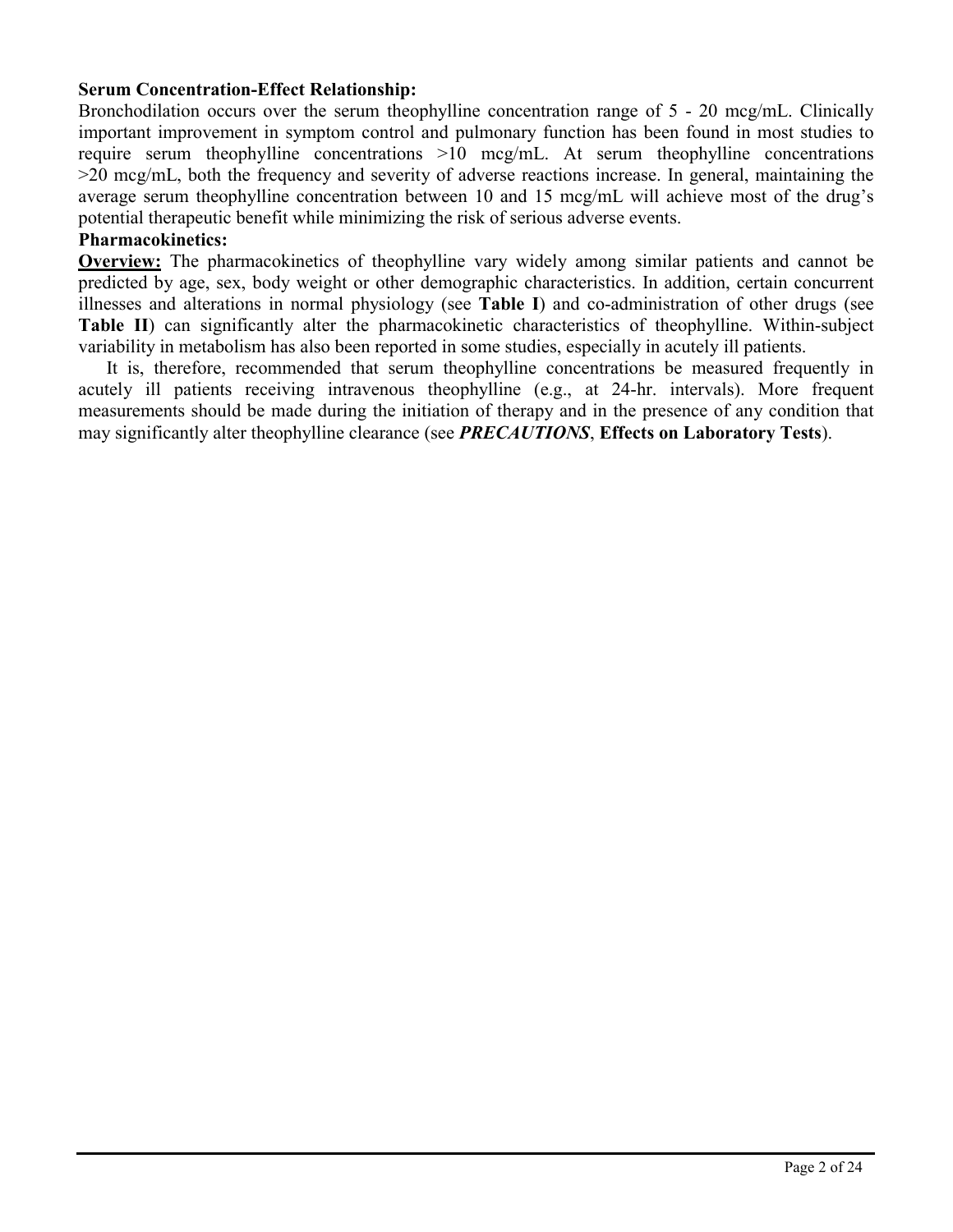| <b>Population Characteristics</b><br><b>Age</b> |                                                          | <b>Total Body Clearance*</b><br>Mean $(Range)^{\dagger\dagger}$<br>(mL/kg/min) | <b>Half-Life</b><br>Mean (Range) <sup>††</sup><br>(hr) |  |
|-------------------------------------------------|----------------------------------------------------------|--------------------------------------------------------------------------------|--------------------------------------------------------|--|
| Premature neonates                              |                                                          |                                                                                |                                                        |  |
| postnatal age 3 - 15 days                       |                                                          | $0.29(0.09 - 0.49)$                                                            | $30(17-43)$                                            |  |
| postnatal age 25 - 57 days                      |                                                          | $0.64(0.04 - 1.2)$                                                             | $20(9.4 - 30.6)$                                       |  |
| Term infants                                    |                                                          |                                                                                |                                                        |  |
| postnatal age 1 - 2 days                        |                                                          | $NR^{\dagger}$                                                                 | $25.7(25 - 26.5)$                                      |  |
| postnatal age 3 - 30 weeks                      |                                                          | $NR^{\dagger}$                                                                 | $11(6-29)$                                             |  |
| Children                                        |                                                          |                                                                                |                                                        |  |
| $1 - 4$ years                                   |                                                          | $1.7(0.5 - 2.9)$                                                               | $3.4(1.2 - 5.6)$                                       |  |
| $4 - 12$ years                                  |                                                          | $1.6(0.8 - 2.4)$                                                               | $NR^{\dagger}$                                         |  |
| 13 - 15 years                                   |                                                          | $0.9(0.48 - 1.3)$                                                              | $NR^{\dagger}$                                         |  |
| 6 - 17 years                                    |                                                          | $1.4(0.2 - 2.6)$                                                               | $3.7(1.5 - 5.9)$                                       |  |
| Adults $(16 - 60 \text{ years})$                |                                                          |                                                                                |                                                        |  |
| otherwise healthy                               |                                                          |                                                                                |                                                        |  |
| nonsmoking asthmatics                           |                                                          | $0.65(0.27 - 1.03)$                                                            | $8.7(6.1 - 12.8)$                                      |  |
| Elderly $($ >60 years)                          |                                                          |                                                                                |                                                        |  |
| nonsmokers with normal cardiac,                 |                                                          |                                                                                |                                                        |  |
| liver, and renal function                       |                                                          | $0.41(0.21 - 0.61)$                                                            | $9.8(1.6 - 18)$                                        |  |
|                                                 | <b>Concurrent Illness Or Altered Physiological State</b> |                                                                                |                                                        |  |
| Acute pulmonary edema                           |                                                          | $0.33**$ (0.07 - 2.45)                                                         | $19**$ (3.1 - 8.2)                                     |  |
| COPD->60 years, stable                          |                                                          |                                                                                |                                                        |  |
| nonsmoker >1 year                               |                                                          | $0.54(0.44 - 0.64)$                                                            | $11(9.4 - 12.6)$                                       |  |
| COPD with cor pulmonale                         |                                                          | $0.48(0.08 - 0.88)$                                                            | $NR^{\dagger}$                                         |  |
| Cystic fibrosis (14 - 28 years)                 |                                                          | $1.25(0.31 - 2.2)$                                                             | $6(1.8 - 10.2)$                                        |  |
|                                                 | Fever associated with acute viral respiratory            |                                                                                |                                                        |  |
| illness (children 9 - 15 years)                 |                                                          | $NR^{\dagger}$                                                                 | $7(1.0 - 13)$                                          |  |
| Liver disease -                                 | cirrhosis                                                | $0.31**$ (0.1 - 0.7)                                                           | $32**$ (10 - 56)                                       |  |
|                                                 | acute hepatitis                                          | $0.35(0.25 - 0.45)$                                                            | $19.2(16.6 - 21.8)$                                    |  |
|                                                 | cholestasis                                              | $0.65(0.25 - 1.45)$                                                            | $14.4(5.7 - 31.8)$                                     |  |
| $P$ regnancy –                                  | 1st trimester                                            | $NR^{\dagger}$                                                                 | $8.5(3.1 - 13.9)$                                      |  |
|                                                 | 2nd trimester                                            | $NR^{\dagger}$                                                                 | $8.8(3.8 - 13.8)$                                      |  |
|                                                 | 3rd trimester                                            | $NR^{\dagger}$                                                                 | $13(8.4 - 17.6)$                                       |  |
| Sepsis with multi-organ failure                 |                                                          | $0.47(0.19 - 1.9)$                                                             | $18.8(6.3 - 24.1)$                                     |  |
| Thyroid disease -                               | hypothyroid                                              | $0.38(0.13 - 0.57)$                                                            | $11.6(8.2 - 25)$                                       |  |
|                                                 | hyperthyroid                                             | $0.8(0.68 - 0.97)$                                                             | $4.5(3.7 - 5.6)$                                       |  |

### **Table I. Mean and Range of Total Body Clearance and Half-Life of Theophylline Related to Age and Altered Physiological States¶**

**¶** For various North American patient populations from literature reports. Different rates of elimination and consequent dosage requirements have been observed among other peoples.

\* Clearance represents the volume of blood completely cleared of theophylline by the liver in one minute. Values listed were generally determined at serum theophylline concentrations, <20 mcg/mL; clearance may decrease and half-life may increase at higher serum concentrations due to nonlinear pharmacokinetics.

<sup>††</sup> Reported range or estimated range (mean  $\pm$  2 SD) where actual range not reported.<br>
<sup>†</sup> NR = not reported or not reported in a comparable format

 $NR = not reported or not reported in a comparable format.$ 

\*\*Median

**Note:** In addition to the factors listed above, theophylline clearance is increased and half-life decreased by low carbohydrate/high protein diets, parenteral nutrition, and daily consumption of charcoal-broiled beef. A high carbohydrate/low protein diet can decrease the clearance and prolong the half-life of theophylline.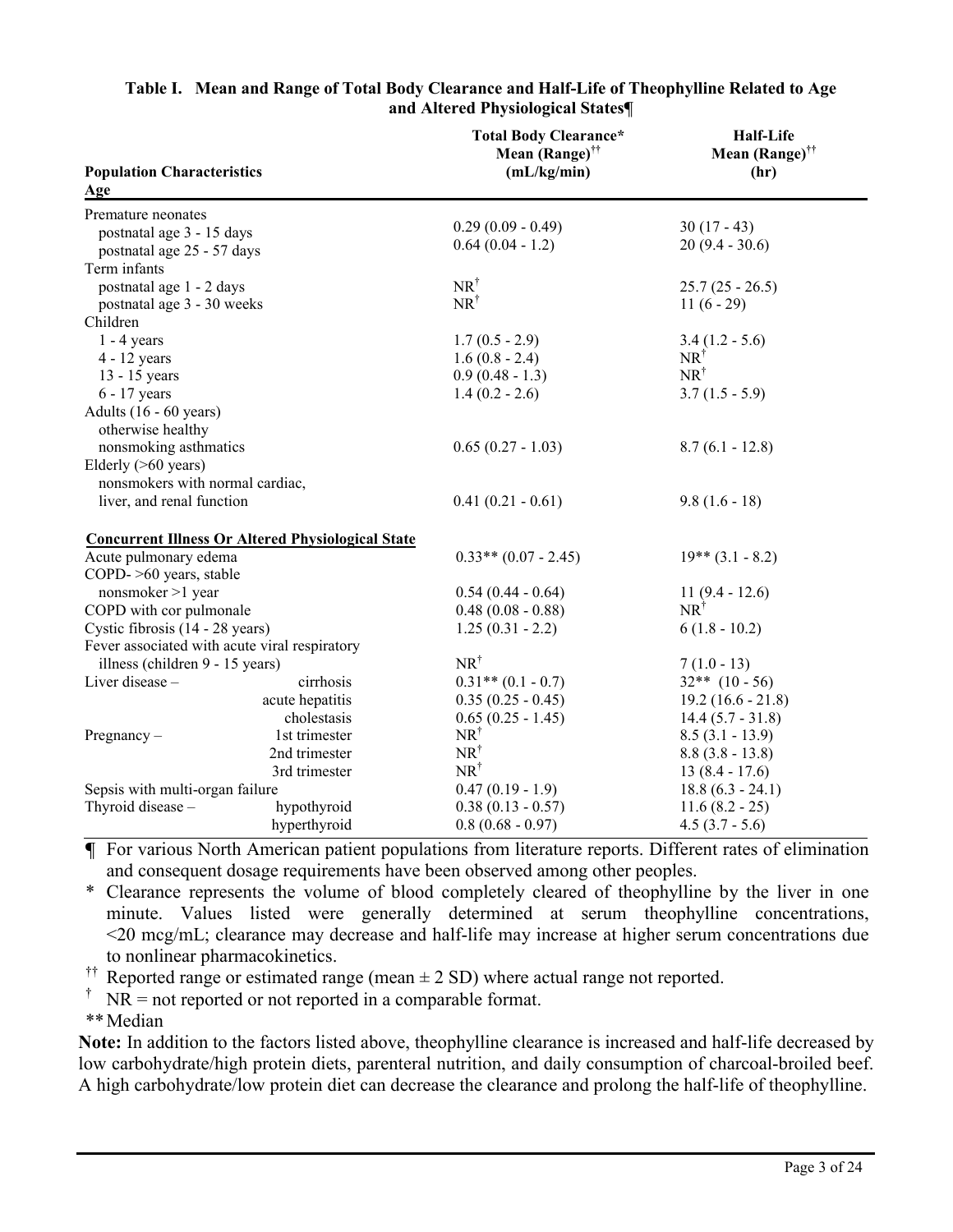**Distribution:** Once theophylline enters the systemic circulation, about 40% is bound to plasma protein, primarily albumin. Unbound theophylline distributes throughout body water, but distributes poorly into body fat. The apparent volume of distribution of theophylline is approximately 0.45 L/kg (range 0.3 -0.7 L/kg) based on ideal body weight. Theophylline passes freely across the placenta, into breast milk and into the cerebrospinal fluid (CSF). Saliva theophylline concentrations approximate unbound serum concentrations, but are not reliable for routine or therapeutic monitoring unless special techniques are used. An increase in the volume of distribution of theophylline, primarily due to reduction in plasma protein binding, occurs in premature neonates, patients with hepatic cirrhosis, uncorrected acidemia, the elderly and in women during the third trimester of pregnancy. In such cases, the patient may show signs of toxicity at total (bound + unbound) serum concentrations of theophylline in the therapeutic range (10 - 20 mcg/mL) due to elevated concentrations of the pharmacologically active unbound drug. Similarly, a patient with decreased theophylline binding may have a sub-therapeutic total drug concentration while the pharmacologically active unbound concentration is in the therapeutic range. If only total serum theophylline concentration is measured, this may lead to an unnecessary and potentially dangerous dose increase. In patients with reduced protein binding, measurement of unbound serum theophylline concentration provides a more reliable means of dosage adjustment than measurement of total serum theophylline concentration. Generally, concentrations of unbound theophylline should be maintained in the range of 6 - 12 mcg/mL.

**Metabolism:** In adults and children beyond one year of age, approximately 90% of the dose is metabolized in the liver. Biotransformation takes place through demethylation to 1-methylxanthine and 3 methylxanthine and hydroxylation to 1,3-dimethyluric acid. 1-methylxanthine is further hydroxylated, by xanthine oxidase, to 1-methyluric acid. About 6% of a theophylline dose is N-methylated to caffeine. Theophylline demethylation to 3-methylxanthine is catalyzed by cytochrome P-450 1A2, while cytochromes P-450 2E1 and P-450 3A3 catalyze the hydroxylation to 1,3-dimethyluric acid. Demethylation to 1-methylxanthine appears to be catalyzed either by cytochrome P-450 1A2 or a closely related cytochrome. In neonates, the N-demethylation pathway is absent while the function of the hydroxylation pathway is markedly deficient. The activity of these pathways slowly increases to maximal levels by one year of age.

Caffeine and 3-methylxanthine are the only theophylline metabolites with pharmacologic activity. 3 methylxanthine has approximately one tenth the pharmacologic activity of theophylline and serum concentrations in adults with normal renal function are <1 mcg/mL. In patients with end-stage renal disease, 3-methylxanthine may accumulate to concentrations that approximate the unmetabolized theophylline concentration. Caffeine concentrations are usually undetectable in adults regardless of renal function. In neonates, caffeine may accumulate to concentrations that approximate the unmetabolized theophylline concentration and thus, exert a pharmacologic effect.

Both the N-demethylation and hydroxylation pathways of theophylline biotransformation are capacity-limited. Due to the wide intersubject variability of the rate of theophylline metabolism, nonlinearity of elimination may begin in some patients at serum theophylline concentrations <10 mcg/mL. Since this nonlinearity results in more than proportional changes in serum theophylline concentrations with changes in dose, it is advisable to make increases or decreases in dose in small increments in order to achieve desired changes in serum theophylline concentrations (see *DOSAGE AND ADMINISTRATION*, **Table VI**). Accurate prediction of dose-dependency of theophylline metabolism in patients *a priori* is not possible, but patients with very high initial clearance rates (i.e., low steady state serum theophylline concentrations at above average doses) have the greatest likelihood of experiencing large changes in serum theophylline concentration in response to dosage changes.

**Excretion:** In neonates, approximately 50% of the theophylline dose is excreted unchanged in the urine. Beyond the first three months of life, approximately 10% of the theophylline dose is excreted unchanged in the urine. The remainder is excreted in the urine mainly as 1,3-dimethyluric acid (35 - 40%),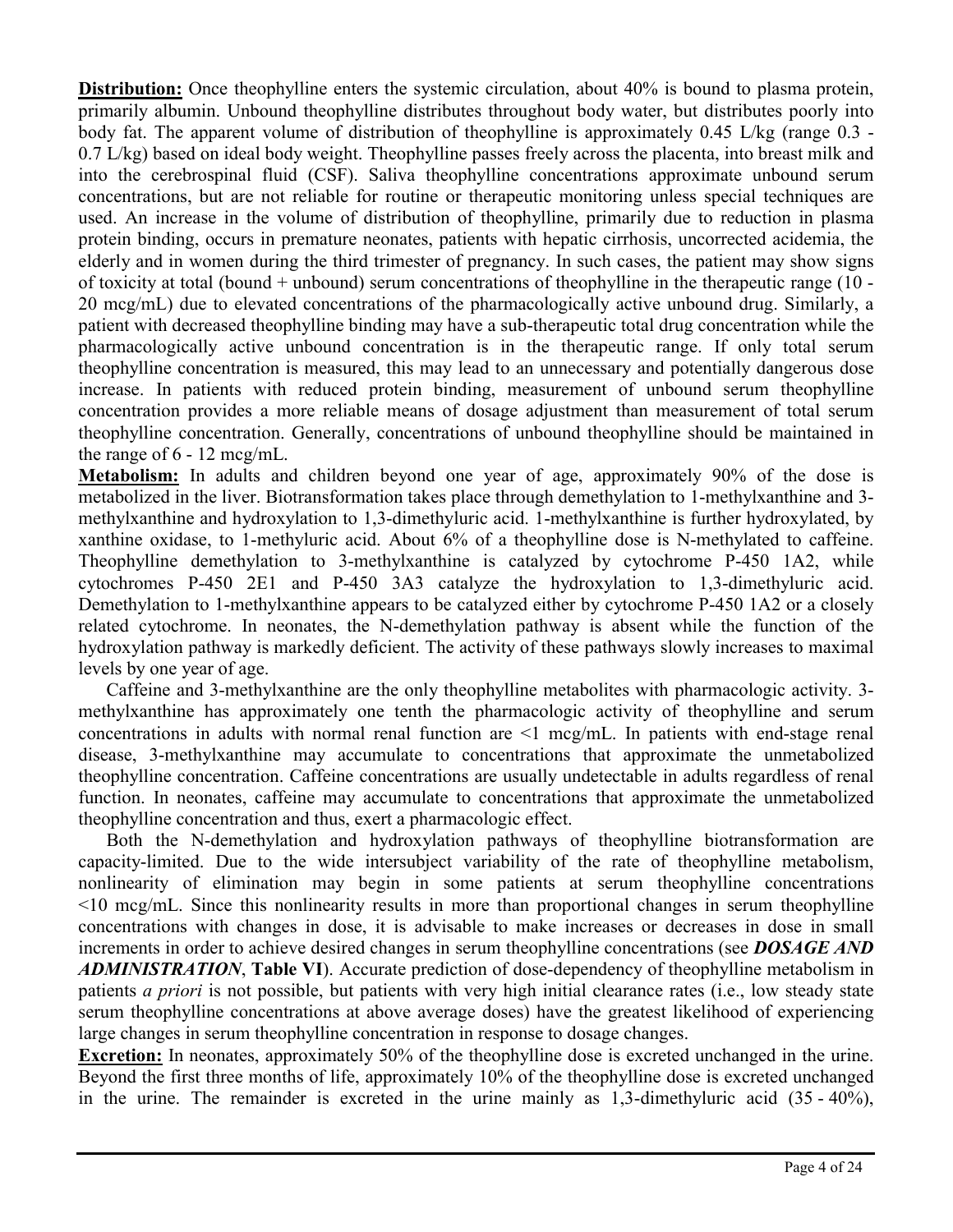1-methyluric acid (20 - 25%) and 3-methylxanthine (15 - 20%). Since little theophylline is excreted unchanged in the urine and since active metabolites of theophylline (i.e., caffeine, 3-methylxanthine) do not accumulate to clinically significant levels even in the face of end-stage renal disease, no dosage adjustment for renal insufficiency is necessary in adults and children >3 months of age. In contrast, the large fraction of the theophylline dose excreted in the urine as unchanged theophylline and caffeine in neonates requires careful attention to dose reduction and frequent monitoring of serum theophylline concentrations in neonates with reduced renal function (see *WARNINGS*).

**Serum Concentrations at Steady State:** In a patient who has received no theophylline in the previous 24 hours, a loading dose of intravenous theophylline of 4.6 mg/kg (5.7 mg/kg as aminophylline), calculated on the basis of ideal body weight and administered over 30 minutes, on average, will produce a maximum post-distribution serum concentration of 10 mcg/mL with a range of 6-16 mcg/mL. In non-smoking adults, initiation of a constant intravenous theophylline infusion of 0.4 mg/kg/hr (0.5 mg/kg/hr as aminophylline) at the completion of the loading dose, on average, will result in a steady-state concentration of 10 mcg/mL with a range of 7-26 mcg/mL. The mean and range of steady-state serum concentrations are similar when the average child (age 1 to 9 years) is given a loading dose of 4.6 mg/kg theophylline (5.7 mg/kg as aminophylline) followed by a constant intravenous infusion of 0.8 mg/kg/hr (1.0 mg/kg/hr as aminophylline) (see *DOSAGE AND ADMINISTRATION*).

# **Special Populations (see Table I for mean clearance and half-life values)**

*Geriatric:* The clearance of theophylline is decreased by an average of 30% in healthy elderly adults (>60 yrs.) compared to healthy young adults. Careful attention to dose reduction and frequent monitoring of serum theophylline concentrations are required in elderly patients (see *WARNINGS*).

*Pediatrics:* The clearance of theophylline is very low in neonates (see *WARNINGS*). Theophylline clearance reaches maximal values by one year of age, remains relatively constant until about 9 years of age and then slowly decreases by approximately 50% to adult values at about age 16. Renal excretion of unchanged theophylline in neonates amounts to about 50% of the dose, compared to about 10% in children older than three months and in adults. Careful attention to dosage selection and monitoring of serum theophylline concentrations are required in children (see *WARNINGS* and *DOSAGE AND ADMINISTRATION*).

### *Gender:* Gender differences in theophylline clearance are relatively small and unlikely to be of clinical significance. Significant reduction in theophylline clearance, however, has been reported in women on the 20th day of the menstrual cycle and during the third trimester of pregnancy.

*Race:* Pharmacokinetic differences in theophylline clearance due to race have not been studied.

*Renal Insufficiency:* Only a small fraction, e.g., about 10%, of the administered theophylline dose is excreted unchanged in the urine of children greater than three months of age and adults. Since little theophylline is excreted unchanged in the urine and since active metabolites of theophylline (i.e., caffeine, 3-methylxanthine) do not accumulate to clinically significant levels even in the face of end-stage renal disease, no dosage adjustment for renal insufficiency is necessary in adults and children >3 months of age. In contrast, approximately 50% of the administered theophylline dose is excreted unchanged in the urine in neonates. Careful attention to dose reduction and frequent monitoring of serum theophylline concentrations are required in neonates with decreased renal function (see *WARNINGS*).

*Hepatic Insufficiency:* Theophylline clearance is decreased by 50% or more in patients with hepatic insufficiency (e.g., cirrhosis, acute hepatitis, cholestasis). Careful attention to dose reduction and frequent monitoring of serum theophylline concentrations are required in patients with reduced hepatic function (see *WARNINGS*).

*Congestive Heart Failure (CHF):* Theophylline clearance is decreased by 50% or more in patients with CHF. The extent of reduction in theophylline clearance in patients with CHF appears to be directly correlated to the severity of the cardiac disease. Since theophylline clearance is independent of liver blood flow, the reduction in clearance appears to be due to impaired hepatocyte function rather than reduced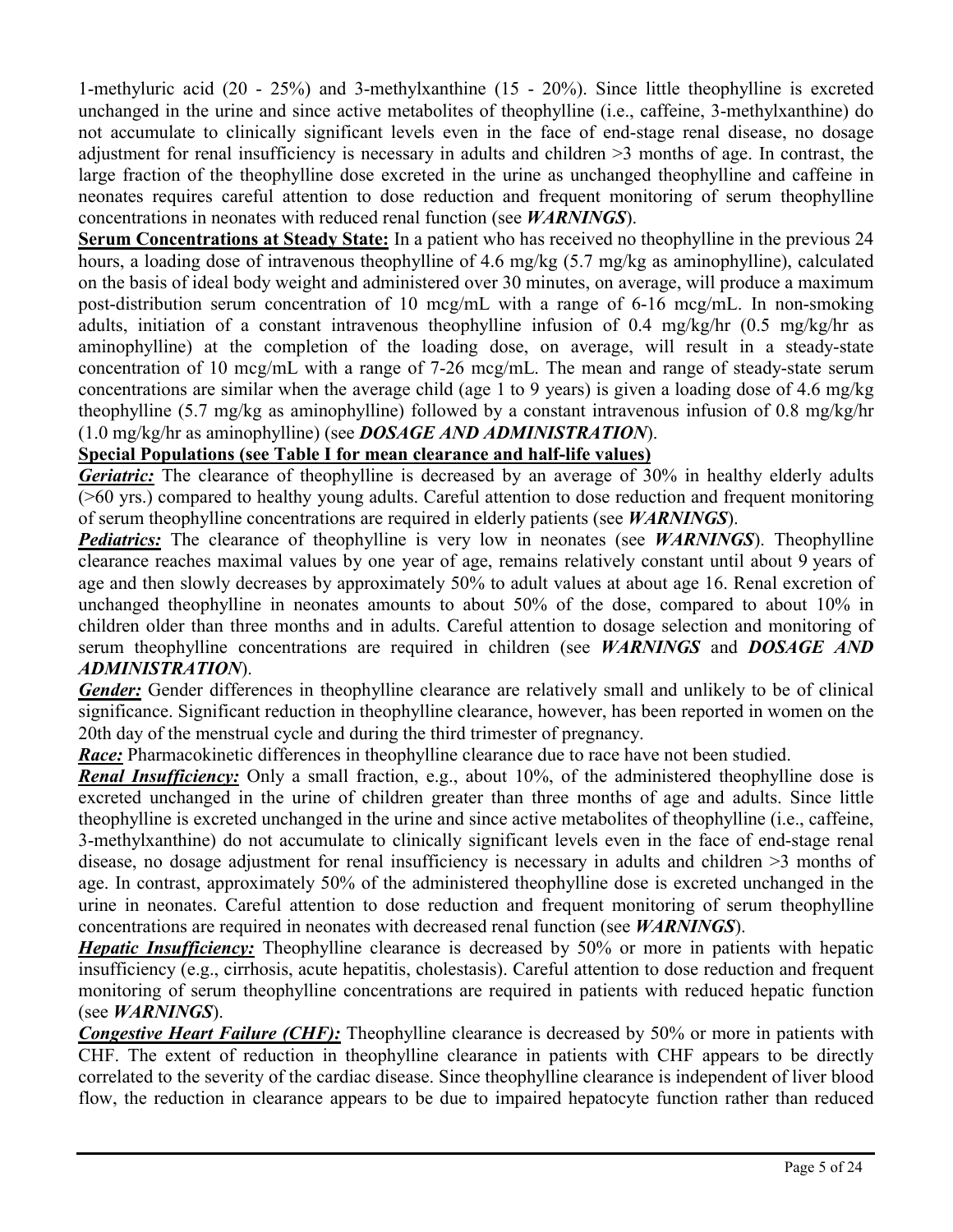perfusion. Careful attention to dose reduction and frequent monitoring of serum theophylline concentrations are required in patients with CHF (see *WARNINGS*).

**Smokers:** Tobacco and marijuana smoking appears to increase the clearance of theophylline by induction of metabolic pathways. Theophylline clearance has been shown to increase by approximately 50% in young adult tobacco smokers and by approximately 80% in elderly tobacco smokers compared to nonsmoking subjects. Passive smoke exposure has also been shown to increase theophylline clearance by up to 50%. Abstinence from tobacco smoking for one week causes a reduction of approximately 40% in theophylline clearance. Careful attention to dose reduction and frequent monitoring of serum theophylline concentrations are required in patients who stop smoking (see *WARNINGS*). Use of nicotine gum has been shown to have no effect on theophylline clearance.

*Fever:* Fever, regardless of its underlying cause, can decrease the clearance of theophylline. The magnitude and duration of the fever appear to be directly correlated to the degree of decrease of theophylline clearance. Precise data are lacking, but a temperature of 39°C (102°F) for at least 24 hours is probably required to produce a clinically significant increase in serum theophylline concentrations. Careful attention to dose reduction and frequent monitoring of serum theophylline concentrations are required in patients with sustained fever (see *WARNINGS*).

*Miscellaneous:* Other factors associated with decreased theophylline clearance include the third trimester of pregnancy, sepsis with multiple organ failure, and hypothyroidism. Careful attention to dose reduction and frequent monitoring of serum theophylline concentrations are required in patients with any of these conditions (see *WARNINGS*). Other factors associated with increased theophylline clearance include hyperthyroidism and cystic fibrosis.

# **Clinical Studies:**

Inhaled beta-2 selective agonists and systemically administered corticosteroids are the treatments of first choice for management of acute exacerbations of asthma. The results of controlled clinical trials on the efficacy of adding intravenous theophylline to inhaled beta-2 selective agonists and systemically administered corticosteroids in the management of acute exacerbations of asthma have been conflicting. Most studies in patients treated for acute asthma exacerbations in an emergency department have shown that addition of intravenous theophylline does not produce greater bronchodilation and increases the risk of adverse effects. In contrast, other studies have shown that addition of intravenous theophylline is beneficial in the treatment of acute asthma exacerbations in patients requiring hospitalization, particularly in patients who are not responding adequately to inhaled beta-2 selective agonists.

In patients with chronic obstructive pulmonary disease (COPD), clinical studies have shown that theophylline decreases dyspnea, air trapping, the work of breathing, and improves contractility of diaphragmatic muscles with little or no improvement in pulmonary function measurements.

# *INDICATIONS AND USAGE*

Intravenous theophylline is indicated as an adjunct to inhaled beta-2 selective agonists and systemically administered corticosteroids for the treatment of acute exacerbations of the symptoms and reversible airflow obstruction associated with asthma and other chronic lung diseases, e.g., emphysema and chronic bronchitis.

# *CONTRAINDICATIONS*

Aminophylline is contraindicated in patients with a history of hypersensitivity to theophylline or other components in the product including ethylenediamine.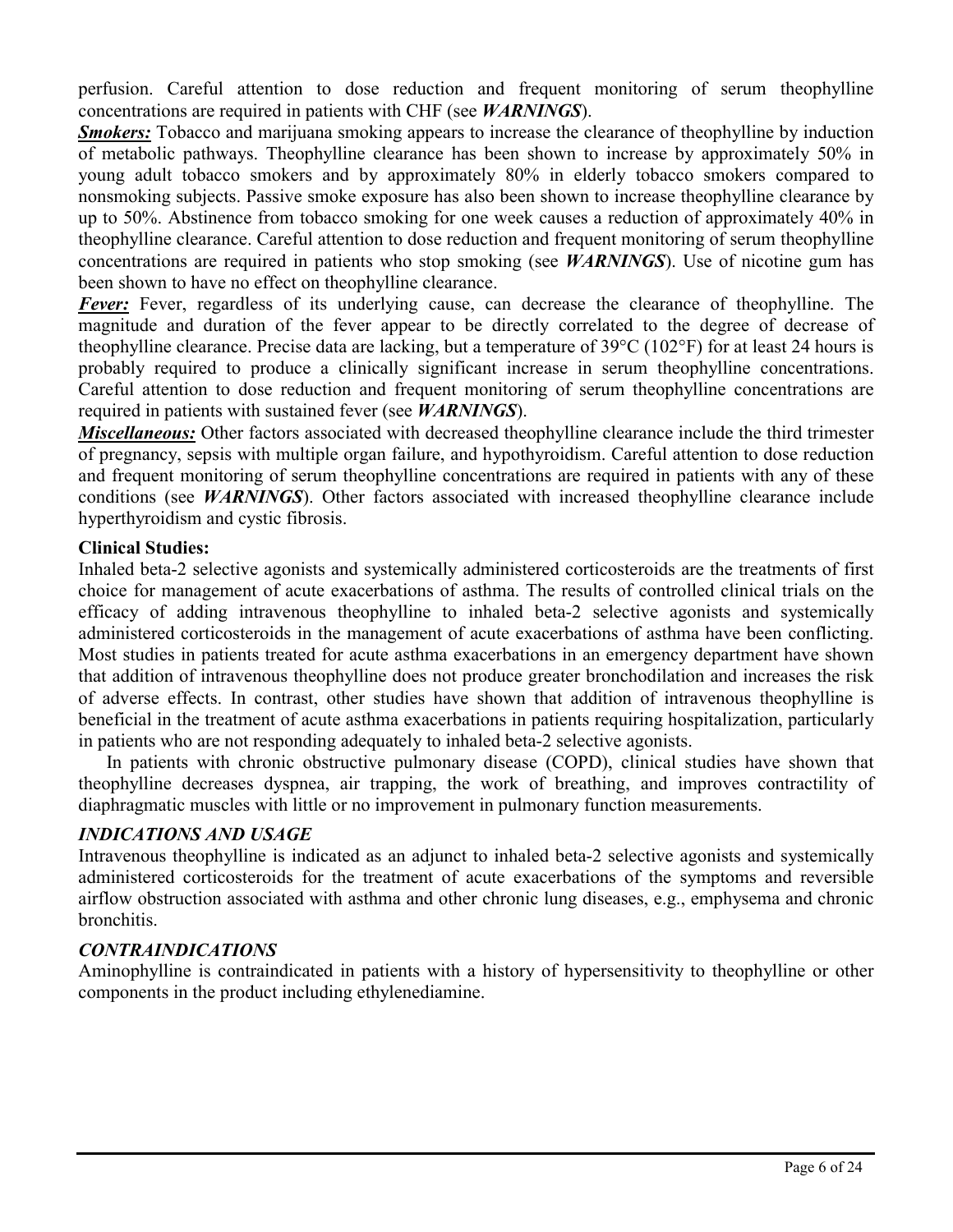# *WARNINGS*

### **Concurrent Illness:**

Theophylline should be used with extreme caution in patients with the following clinical conditions due to the increased risk of exacerbation of the concurrent condition:

Active peptic ulcer disease Seizure disorders Cardiac arrhythmias (not including bradyarrhythmias)

# **Conditions That Reduce Theophylline Clearance:**

There are several readily identifiable causes of reduced theophylline clearance. *If the infusion rate is not appropriately reduced in the presence of these risk factors, severe and potentially fatal theophylline toxicity can occur.* Careful consideration must be given to the benefits and risks of theophylline use and the need for more intensive monitoring of serum theophylline concentrations in patients with the following risk factors:

# **Age**

# Neonates (term and premature) Children <1 year

Elderly (>60 years)

# **Concurrent Diseases**

Acute pulmonary edema Congestive heart failure Cor pulmonale Fever;  $\geq 102^{\circ}$  for 24 hours or more; or lesser temperature elevations for longer periods Hypothyroidism Liver disease; cirrhosis, acute hepatitis Reduced renal function in infants <3 months of age Sepsis with multi-organ failure Shock

### **Cessation of Smoking**

### **Drug Interactions**

Adding a drug that inhibits theophylline metabolism (e.g., cimetidine, erythromycin, tacrine) or stopping a concurrently administered drug that enhances theophylline metabolism (e.g., carbamazepine, rifampin) (see *PRECAUTIONS*, **Drug Interactions**, **Table II**).

### **When Signs or Symptoms of Theophylline Toxicity Are Present:**

**Whenever a patient receiving theophylline develops nausea or vomiting, particularly repetitive vomiting, or other signs or symptoms consistent with theophylline toxicity (even if another cause may be suspected), the intravenous infusion should be stopped and a serum theophylline concentration measured immediately.**

### **Dosage Increases**

Increases in the dose of intravenous theophylline should not be made in response to an acute exacerbation of symptoms unless the steady-state serum theophylline concentration is <10 mcg/mL.

As the rate of theophylline clearance may be dose-dependent (i.e., steady-state serum concentrations may increase disproportionately to the increase in dose), an increase in dose based upon a sub-therapeutic serum concentration measurement should be conservative. In general, limiting infusion rate increases to about 25% of the previous infusion rate will reduce the risk of unintended excessive increases in serum theophylline concentration (see *DOSAGE AND ADMINISTRATION*, **TABLE VI**).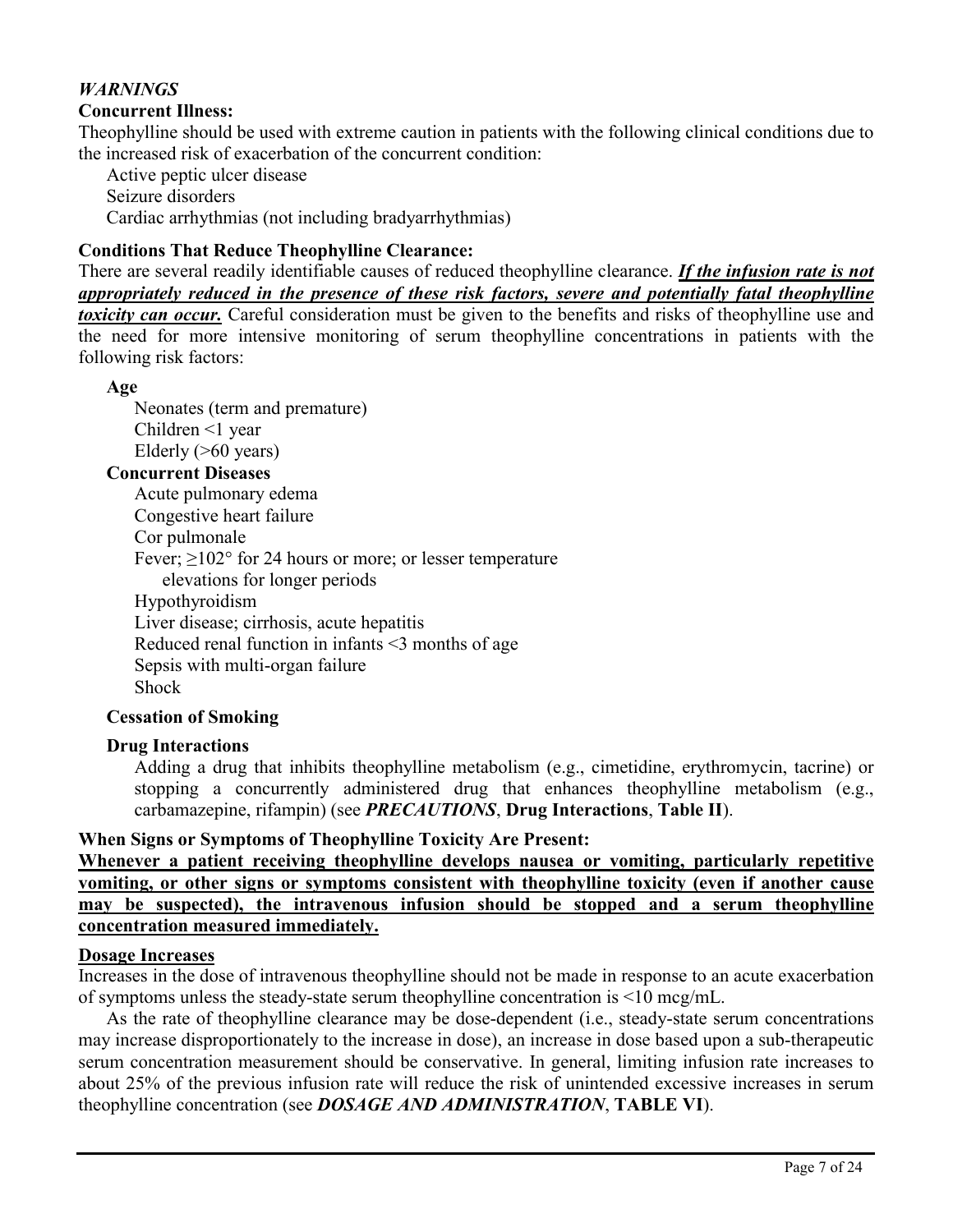# *PRECAUTIONS*

# **General**

Careful consideration of the various interacting drugs and physiologic conditions that can alter theophylline clearance and require dosage adjustment should occur prior to initiation of theophylline therapy and prior to increases in theophylline dose (see *WARNINGS*).

### **Monitoring Serum Theophylline Concentrations:**

Serum theophylline concentration measurements are readily available and should be used to determine whether the dosage is appropriate. Specifically, the serum theophylline concentration should be measured as follows:

- 1. Before making a dose increase to determine whether the serum concentration is sub-therapeutic in a patient who continues to be symptomatic.
- 2. Whenever signs or symptoms of theophylline toxicity are present.
- 3. Whenever there is a new illness, worsening of an existing concurrent illness or a change in the patient's treatment regimen that may alter theophylline clearance (e.g., fever >102°F sustained for ≥24 hours, hepatitis, or drugs listed in **Table II** are added or discontinued).

In patients who have received no theophylline in the previous 24 hours, a serum concentration should be measured 30 minutes after completion of the intravenous loading dose to determine whether the serum concentration is <10 mcg/mL indicating the need for an additional loading dose or >20 mcg/mL indicating the need to delay starting the constant intravenous infusion. Once the infusion is begun, a second measurement should be obtained after one expected half-life (e.g., approximately 4 hours in children 1 to 9 years and 8 hours in non-smoking adults; see **Table I** for the expected half-life in additional patient populations). The second measurement should be compared to the first to determine the direction in which the serum concentration has changed. The infusion rate can then be adjusted before steady state is reached in an attempt to prevent an excessive or sub-therapeutic theophylline concentration from being achieved.

If a patient has received theophylline in the previous 24 hours, the serum concentration should be measured before administering an intravenous loading dose to make sure that it is safe to do so. If a loading dose is not indicated (i.e., the serum theophylline concentration is  $\geq 10$  mcg/mL), a second measurement should be obtained as above at the appropriate time after starting the intravenous infusion. If, on the other hand, a loading dose is indicated (see *DOSAGE AND ADMINISTRATION* for guidance on selection of the appropriate loading dose), a second blood sample should be obtained after the loading dose and a third sample should be obtained one expected half-life after starting the constant infusion to determine the direction in which the serum concentration has changed.

Once the above procedures related to initiation of intravenous theophylline infusion have been completed, subsequent serum samples for determination of theophylline concentration should be obtained at 24-hour intervals for the duration of the infusion. The theophylline infusion rate should be increased or decreased as appropriate based on the serum theophylline levels.

When signs or symptoms of theophylline toxicity are present, the intravenous infusion should be stopped and a serum sample for theophylline concentration should be obtained as soon as possible, analyzed immediately, and the result reported to the clinician without delay. In patients in whom decreased serum protein binding is suspected (e.g., cirrhosis, women during the third trimester of pregnancy), the concentration of unbound theophylline should be measured and the dosage adjusted to achieve an unbound concentration of 6-12 mcg/mL.

Saliva concentrations of theophylline cannot be used reliably to adjust dosage without special techniques.

### **Effects on Laboratory Tests:**

As a result of its pharmacological effects, theophylline at serum concentrations within the 10 - 20 mcg/mL range modestly increases plasma glucose (from a mean of 88 mg% to 98 mg%), uric acid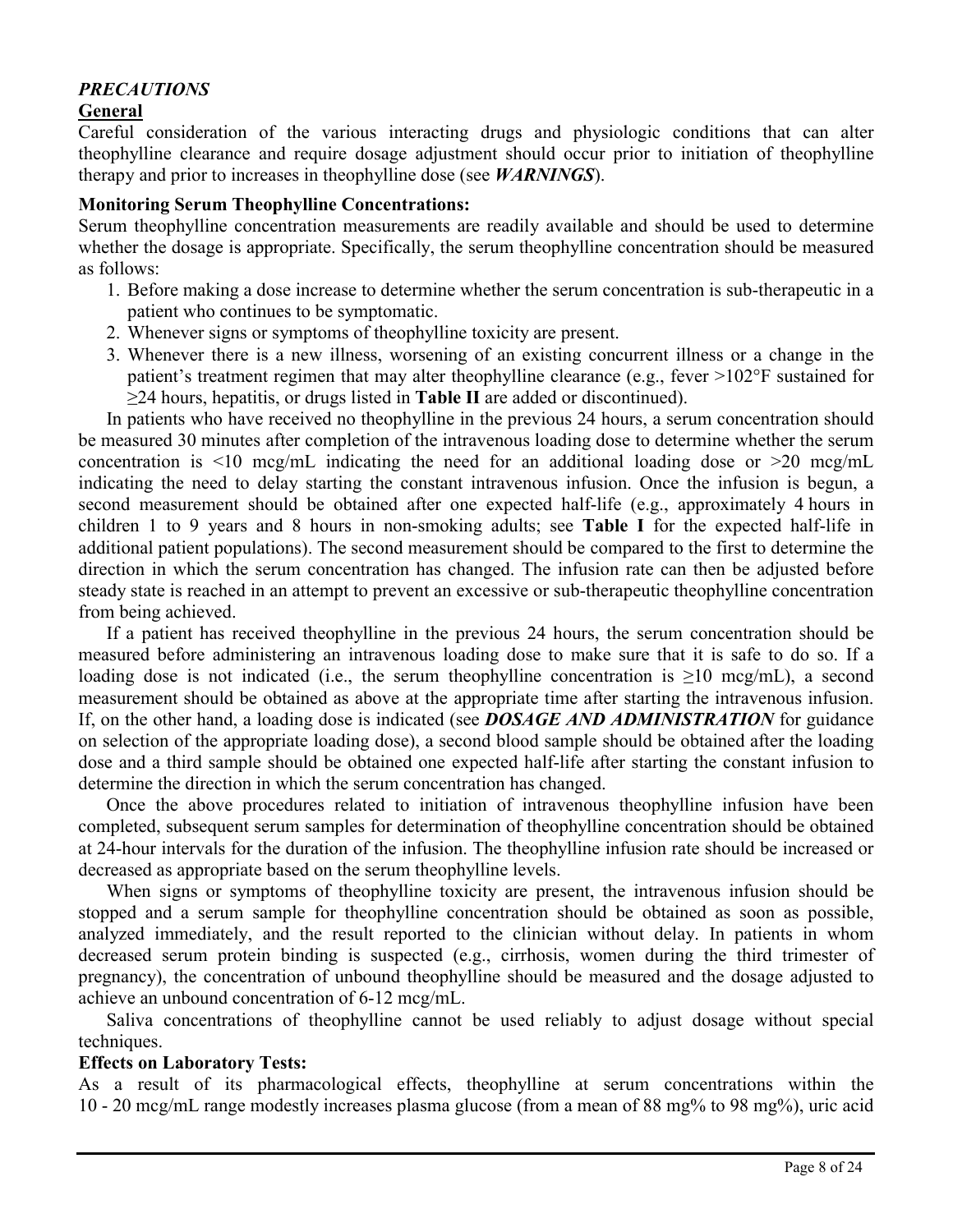(from a mean of 4 mg/dl to 6 mg/dl), free fatty acids (from a mean of 451  $\mu$ Eq/L to 800  $\mu$ Eq/L), total cholesterol (from a mean of 140 vs 160 mg/dl), HDL (from a mean of 36 to 50 mg/dl), HDL/LDL ratio (from a mean of 0.5 to 0.7), and urinary free cortisol excretion (from a mean of 44 to 63 mcg/24 hr). Theophylline at serum concentrations within the 10 - 20 mcg/mL range may also transiently decrease serum concentrations of triiodothyronine (144 before, 131 after one week and 142 ng/dl after 4 weeks of theophylline). The clinical importance of these changes should be weighed against the potential therapeutic benefit of theophylline in individual patients.

### **Drug Interactions:**

Theophylline interacts with a wide variety of drugs. The interaction may be pharmacodynamic, i.e., alterations in the therapeutic response to theophylline or another drug or occurrence of adverse effects without a change in serum theophylline concentration. More frequently, however, the interaction is pharmacokinetic, i.e., the rate of theophylline clearance is altered by another drug resulting in increased or decreased serum theophylline concentrations. Theophylline only rarely alters the pharmacokinetics of other drugs.

The drugs listed in **Table II** have the potential to produce clinically significant pharmacodynamic or pharmacokinetic interactions with theophylline. The information in the "Effect" column of **Table II** assumes that the interacting drug is being added to a steady-state theophylline regimen. If theophylline is being initiated in a patient who is already taking a drug that inhibits theophylline clearance (e.g., cimetidine, erythromycin), the dose of theophylline required to achieve a therapeutic serum theophylline concentration will be smaller. Conversely, if theophylline is being initiated in a patient who is already taking a drug that enhances theophylline clearance (e.g., rifampin), the dose of theophylline required to achieve a therapeutic serum theophylline concentration will be larger. Discontinuation of a concomitant drug that increases theophylline clearance will result in accumulation of theophylline to potentially toxic levels, unless the theophylline dose is appropriately reduced. Discontinuation of a concomitant drug that inhibits theophylline clearance will result in decreased serum theophylline concentrations, unless the theophylline dose is appropriately increased.

The drugs listed in **Table III** have either been documented not to interact with theophylline or do not produce a clinically significant interaction (i.e., <15% change in theophylline clearance).

The listing of drugs in **Tables II and III** are current as of September 1, 1995. New interactions are continuously being reported for theophylline, especially with new chemical entities. **The clinician should not assume that a drug does not interact with theophylline if it is not listed in Table II.** Before addition of a newly available drug in a patient receiving theophylline, the package insert of the new drug and/or the medical literature should be consulted to determine if an interaction between the new drug and theophylline has been reported.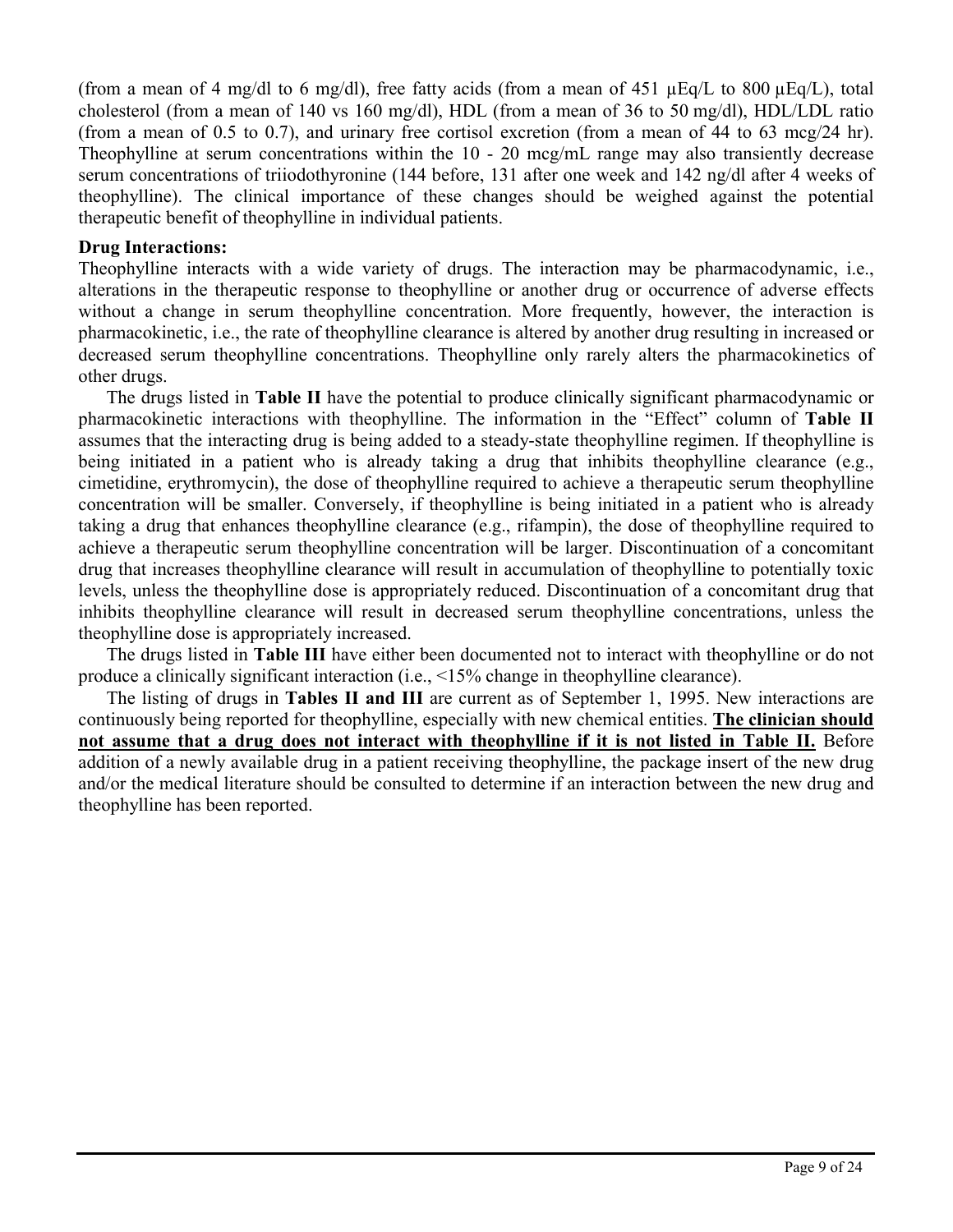| <b>Drug</b>       | <b>Type Of Interaction</b>                                                                                                                                                        | Effect**                                                                                                                                                                                            |
|-------------------|-----------------------------------------------------------------------------------------------------------------------------------------------------------------------------------|-----------------------------------------------------------------------------------------------------------------------------------------------------------------------------------------------------|
| Adenosine         | Theophylline blocks adenosine<br>receptors.                                                                                                                                       | Higher doses of adenosine may be<br>required to achieve desired effect.                                                                                                                             |
| Alcohol           | A single large dose of alcohol<br>(3 mL/kg of whiskey) decreases<br>theophylline clearance for up to 24 hours.                                                                    | 30% increase                                                                                                                                                                                        |
| Allopurinol       | Decreases theophylline clearance at<br>allopurinol doses $\geq 600$ mg/day.                                                                                                       | 25% increase                                                                                                                                                                                        |
| Aminoglutethimide | Increases theophylline clearance by<br>induction of microsomal enzyme activity.                                                                                                   | 25% decrease                                                                                                                                                                                        |
| Carbamazepine     | Similar to aminoglute thimide.                                                                                                                                                    | 30% decrease                                                                                                                                                                                        |
| Cimetidine        | Decreases theophylline clearance by<br>inhibiting cytochrome P450 1A2.                                                                                                            | 70% increase                                                                                                                                                                                        |
| Ciprofloxacin     | Similar to cimetidine.                                                                                                                                                            | 40% increase                                                                                                                                                                                        |
| Clarithromycin    | Similar to erythromycin.                                                                                                                                                          | 25% increase                                                                                                                                                                                        |
| Diazepam          | Benzodiazepines increase CNS<br>concentrations of adenosine, a potent<br>CNS depressant, while theophylline<br>blocks adenosine receptors.                                        | Larger diazepam doses may be<br>required to produce desired level of<br>sedation. Discontinuation of<br>theophylline without reduction of<br>diazepam dose may result in<br>respiratory depression. |
| Disulfiram        | Decreases theophylline clearance by<br>inhibiting hydroxylation and<br>demethylation.                                                                                             | 50% increase                                                                                                                                                                                        |
| Enoxacin          | Similar to cimetidine.                                                                                                                                                            | 300% increase                                                                                                                                                                                       |
| Ephedrine         | Synergistic CNS effects.                                                                                                                                                          | Increased frequency of nausea,<br>nervousness, and insomnia.                                                                                                                                        |
| Erythromycin      | Erythromycin metabolite decreases<br>theophylline clearance by inhibiting<br>cytochrome P450 3A3.                                                                                 | 35% increase. Erythromycin<br>steady-state serum concentrations<br>decrease by a similar amount.                                                                                                    |
| Estrogen          | Estrogen containing oral contraceptives<br>decrease theophylline clearance in a<br>dose-dependent fashion.<br>The effect of progesterone on<br>theophylline clearance is unknown. | 30% increase                                                                                                                                                                                        |
| Flurazepam        | Similar to diazepam.                                                                                                                                                              | Similar to diazepam.                                                                                                                                                                                |

# **Table II. Clinically Significant Drug Interactions With Theophylline\***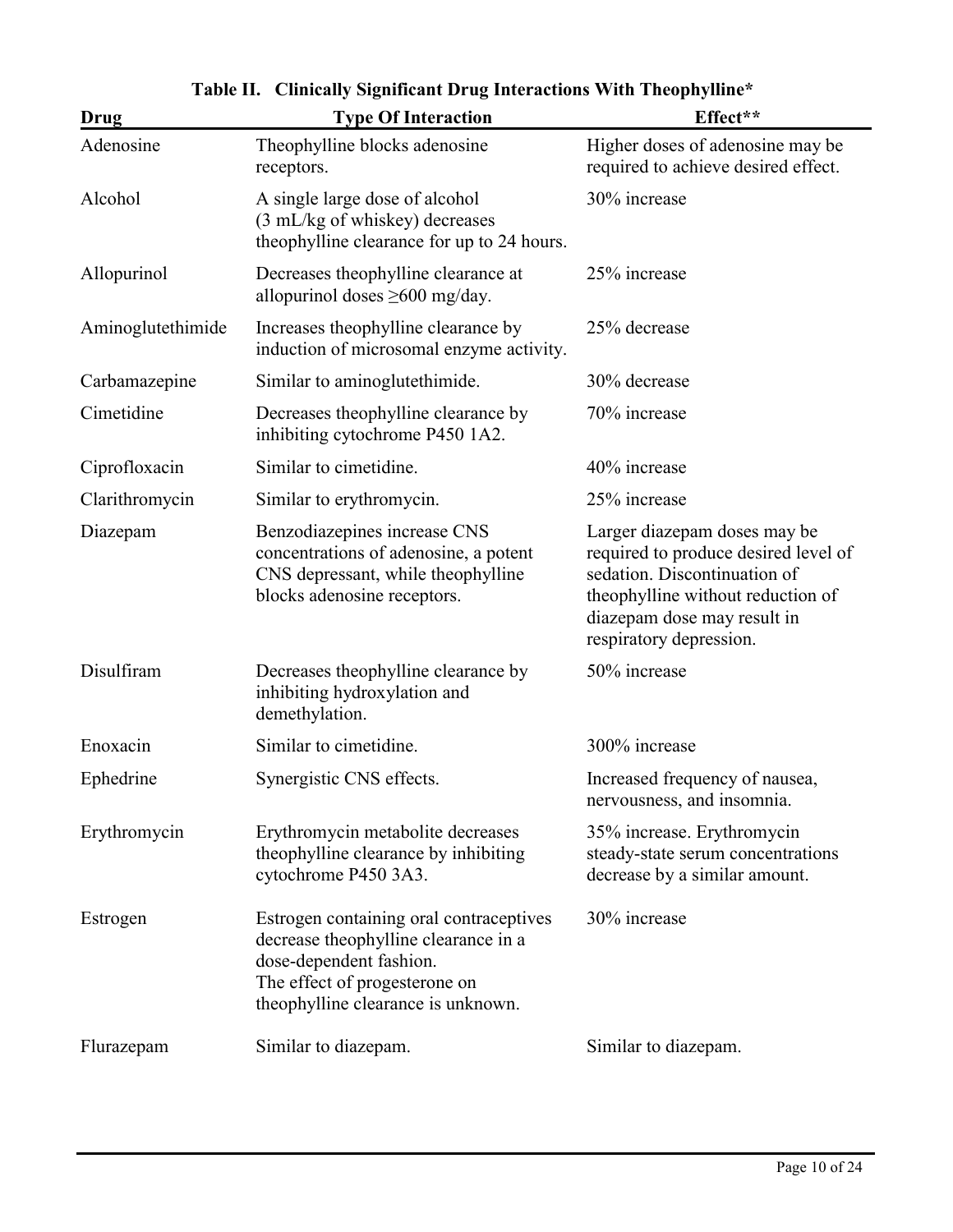| <b>Drug</b>                              | <b>Type Of Interaction</b>                                                                                                                 | Effect**                                                                                                  |
|------------------------------------------|--------------------------------------------------------------------------------------------------------------------------------------------|-----------------------------------------------------------------------------------------------------------|
| Fluvoxamine                              | Similar to cimetidine.                                                                                                                     | Similar to cimetidine.                                                                                    |
| Halothane                                | Halothane sensitizes the myocardium<br>to catecholamines, theophylline<br>increases release of endogenous<br>catecholamines.               | Increased risk of ventricular<br>arrhythmias.                                                             |
| Interferon, human<br>recombinant alpha-A | Decreases theophylline clearance.                                                                                                          | 100% increase                                                                                             |
| Isoproterenol (I.V.)                     | Increases theophylline clearance.                                                                                                          | 20% decrease                                                                                              |
| Ketamine                                 | Pharmacologic                                                                                                                              | May lower theophylline<br>seizure threshold.                                                              |
| Lithium                                  | Theophylline increases renal lithium<br>clearance.                                                                                         | Lithium dose required to achieve a<br>therapeutic serum concentration<br>increased an average of 60%.     |
| Lorazepam                                | Similar to diazepam.                                                                                                                       | Similar to diazepam.                                                                                      |
| Methotrexate (MTX)                       | Decreases theophylline clearance.                                                                                                          | 20% increase after low dose MTX,<br>higher dose MTX may have a<br>greater effect.                         |
| Mexiletine                               | Similar to disulfiram.                                                                                                                     | 80% increase                                                                                              |
| Midazolam                                | Similar to diazepam.                                                                                                                       | Similar to diazepam.                                                                                      |
| Moricizine                               | Increases theophylline clearance.                                                                                                          | 25% decrease                                                                                              |
| Pancuronium                              | Theophylline may antagonize<br>nondepolarizing neuromuscular blocking<br>effects; possibly due to phosphodiesterase<br>inhibition.         | Larger dose of pancuronium may<br>be required to achieve<br>neuromuscular blockade.                       |
| Pentoxifylline                           | Decreases theophylline clearance.                                                                                                          | 30% increase                                                                                              |
| Phenobarbital (PB)                       | Similar to aminoglutethimide.                                                                                                              | 25% decrease after two weeks of                                                                           |
| Phenytoin                                | Phenytoin increases theophylline<br>clearance by increasing microsomal<br>enzyme activity. Theophylline decreases<br>phenytoin absorption. | concurrent Phenobarbital.<br>Serum theophylline and phenytoin<br>concentrations decrease about<br>$40%$ . |
| Propafenone                              | Decreases theophylline clearance and<br>pharmacologic interaction.                                                                         | 40% increase. Beta-2 blocking<br>effect may decrease efficacy of<br>theophylline.                         |

# **Table II. Clinically Significant Drug Interactions With Theophylline\* (continued)**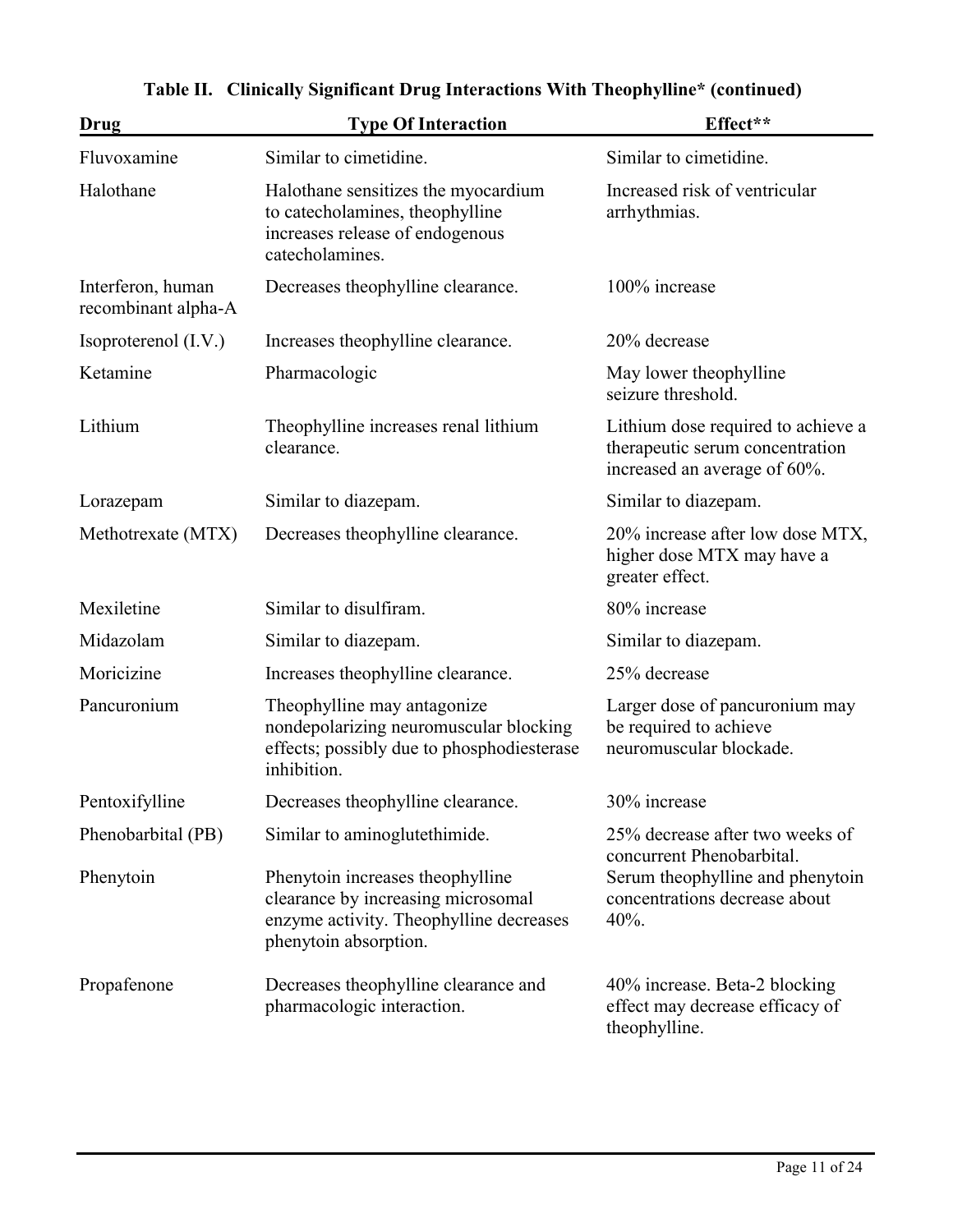| Drug           | <b>Type Of Interaction</b>                                                                                                          | Effect**                                                                           |
|----------------|-------------------------------------------------------------------------------------------------------------------------------------|------------------------------------------------------------------------------------|
| Propranolol    | Similar to cimetidine and pharmacologic<br>interaction.                                                                             | 100% increase. Beta-2 blocking<br>effect may decrease efficacy of<br>theophylline. |
| Rifampin       | Increases theophylline clearance by<br>increasing cytochrome P450 1A2 and 3A3<br>activity.                                          | $20 - 40\%$ decrease                                                               |
| Sulfinpyrazone | Increases theophylline clearance by<br>increasing demethylation and<br>hydroxylation. Decreases renal clearance<br>of theophylline. | 20% decrease                                                                       |
| Tacrine        | Similar to cimetidine, also increases renal<br>clearance of theophylline.                                                           | 90% increase                                                                       |
| Thiabendazole  | Decreases theophylline clearance.                                                                                                   | 190% increase                                                                      |
| Ticlopidine    | Decreases theophylline clearance.                                                                                                   | 60% increase                                                                       |
| Troleandomycin | Similar to erythromycin.                                                                                                            | 33 - 100% increase depending<br>on troleandomycin dose.                            |
| Verapamil      | Similar to disulfiram.                                                                                                              | 20% increase                                                                       |

# **Table II. Clinically Significant Drug Interactions With Theophylline\* (continued)**

**\*** Refer to *PRECAUTIONS***, Drug Interactions** for further information regarding table.

**\*\*** Average effect on steady-state theophylline concentration or other clinical effect for pharmacologic interactions. Individual patients may experience larger changes in serum theophylline concentration than the value listed.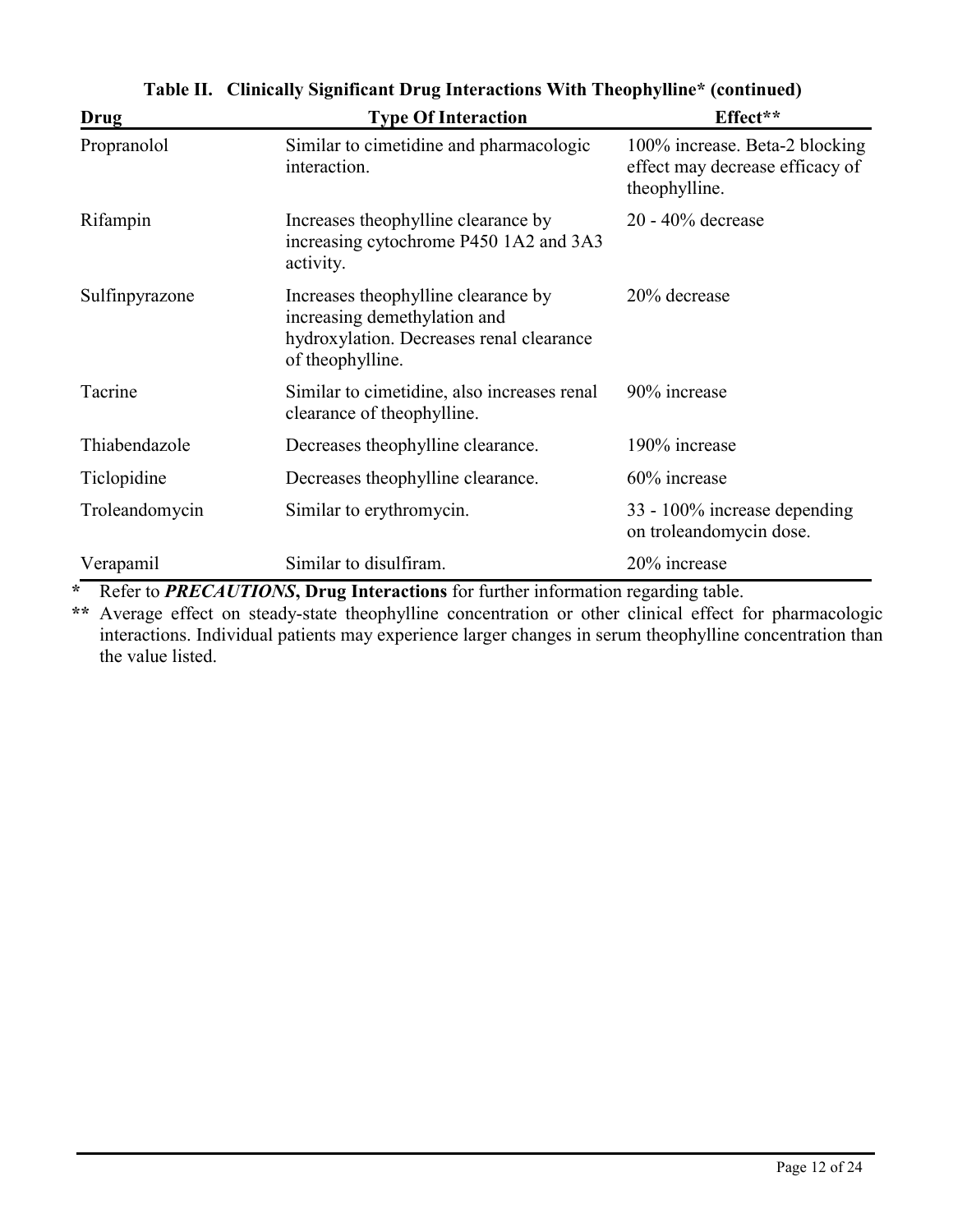### **Table III. Drugs That Have Been Documented Not to Interact With Theophylline or Drugs That Produce No Clinically Significant Interaction With Theophylline\***

| albuterol,                          | lomefloxacin                    |
|-------------------------------------|---------------------------------|
| systemic and inhaled                | mebendazole                     |
| amoxicillin                         | medroxyprogesterone             |
| ampicillin,                         | methylprednisolone              |
| with or without sulbactam           | metronidazole                   |
| atenolol                            | metoprolol                      |
| azithromycin                        | nadolol                         |
| caffeine,                           | nifedipine                      |
| dietary ingestion                   | nizatidine                      |
| cefaclor                            | norfloxacin                     |
| co-trimoxazole                      | ofloxacin                       |
| (trimethoprim and sulfamethoxazole) | omeprazole                      |
| diltiazem                           | prednisone, prednisolone        |
| dirithromycin                       | ranitidine                      |
| enflurane                           | rifabutin                       |
| famotidine                          | roxithromycin                   |
| felodipine                          | sorbitol                        |
| finasteride                         | (purgative doses do not inhibit |
| hydrocortisone                      | theophylline absorption)        |
| isoflurane                          | sucralfate                      |
| isoniazid                           | terbutaline, systemic           |
| isradipine                          | terfenadine                     |
| influenza vaccine                   | tetracycline                    |
| ketoconazole                        | tocainide                       |

**\*** Refer to *PRECAUTIONS***, Drug Interactions** for information regarding table.

# **The Effect of Other Drugs on Theophylline Serum Concentration Measurements:**

Most serum theophylline assays in clinical use are immunoassays which are specific for theophylline. Other xanthines such as caffeine, dyphylline, and pentoxifylline are not detected by these assays. Some drugs (e.g., cefazolin, cephalothin), however, may interfere with certain HPLC techniques. Caffeine and xanthine metabolites in neonates or patients with renal dysfunction may cause the reading from some dry reagent office methods to be higher than the actual serum theophylline concentration.

# **Carcinogenesis, Mutagenesis, and Impairment of Fertility:**

Long term carcinogenicity studies have been carried out in mice (oral doses 30 - 150 mg/kg) and rats (oral doses 5 - 75 mg/kg). Results are pending.

Theophylline has been studied in Ames salmonella, *in vivo* and *in vitro* cytogenetics, micronucleus and Chinese hamster ovary test systems and has not been shown to be genotoxic.

In a 14 week continuous breeding study, theophylline, administered to mating pairs of  $B6C3F<sub>1</sub>$  mice at oral doses of 120, 270 and 500 mg/kg (approximately 1.0 - 3.0 times the human dose on a mg/m<sup>2</sup> basis) impaired fertility, as evidenced by decreases in the number of live pups per litter, decreases in the mean number of litters per fertile pair, and increases in the gestation period at the high dose as well as decreases in the proportion of pups born alive at the mid and high dose. In 13 week toxicity studies, theophylline was administered to F344 rats and  $B6C3F_1$  mice at oral doses of 40 - 300 mg/kg (approximately 2 times the human dose on a mg/m<sup>2</sup> basis). At the high dose, systemic toxicity was observed in both species including decreases in testicular weight.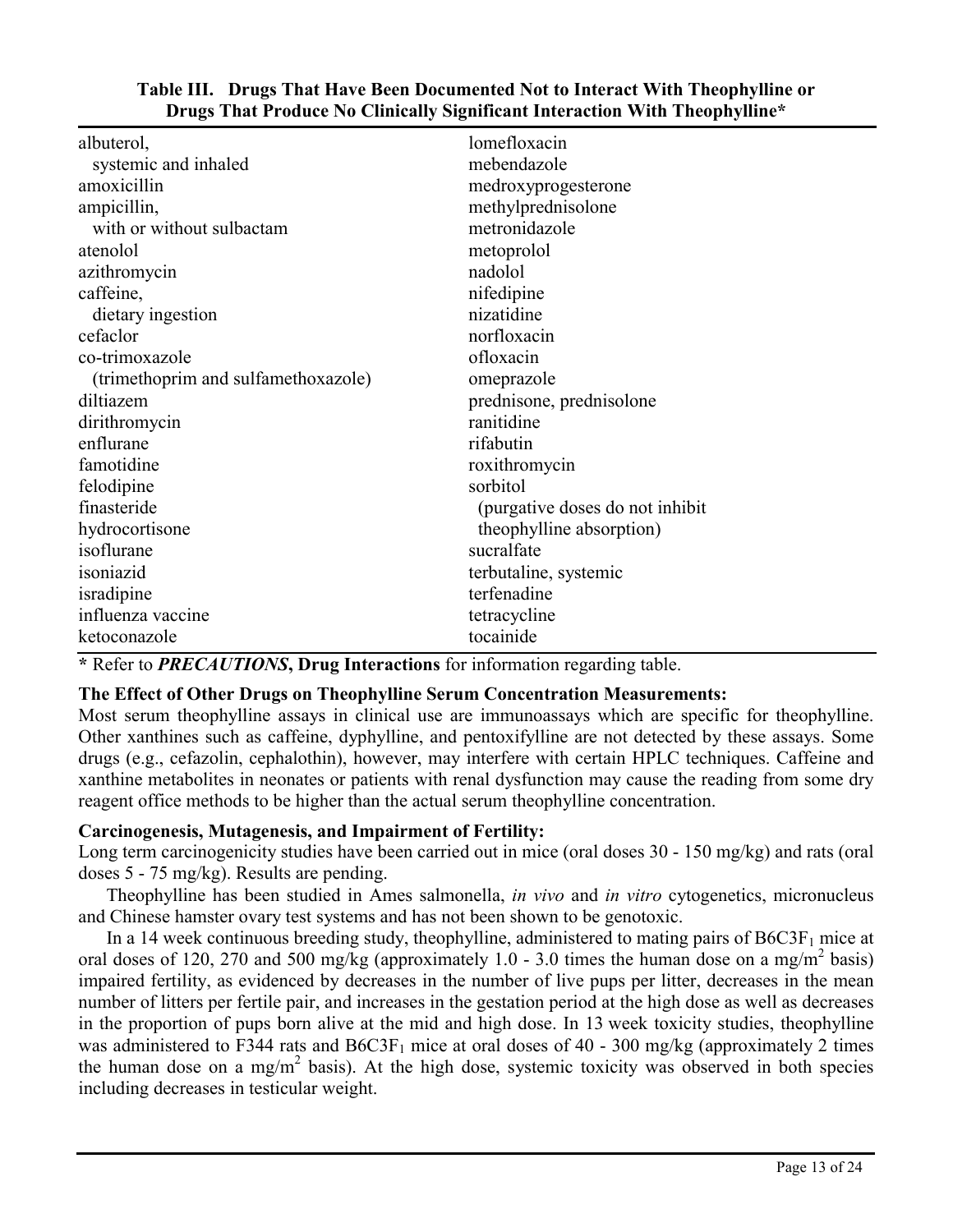# **Pregnancy:**

There are no adequate and well controlled studies in pregnant women. Additionally, there are no teratogenicity studies in nonrodents (e.g., rabbits). Theophylline was not shown to be teratogenic in CD-1 mice at oral doses up to 400 mg/kg, approximately 2.0 times the human dose on a mg/m<sup>2</sup> basis or in CD-1 rats at oral doses up to 260 mg/kg, approximately 3.0 times the recommended human dose on a mg/m<sup>2</sup> basis. At a dose of 220 mg/kg, embryotoxicity was observed in rats in the absence of maternal toxicity.

### **Nursing Mothers:**

Theophylline is excreted into breast milk and may cause irritability or other signs of mild toxicity in nursing human infants. The concentration of theophylline in breast milk is about equivalent to the maternal serum concentration. An infant ingesting a liter of breast milk containing 10 - 20 mcg/mL of theophylline per day is likely to receive 10 - 20 mg of theophylline per day. Serious adverse effects in the infant are unlikely unless the mother has toxic serum theophylline concentrations.

### **Pediatric Use:**

Theophylline is safe and effective for the approved indications in pediatric patients (see *INDICATIONS AND USAGE*). The constant infusion rate of intravenous theophylline must be selected with caution in pediatric patients since the rate of theophylline clearance is highly variable across the age range of neonates to adolescents (see *CLINICAL PHARMACOLOGY*, **Table I**, *WARNINGS*, and *DOSAGE AND ADMINISTRATION*, **Table V**). Due to the immaturity of theophylline metabolic pathways in pediatric patients under the age of one year, particular attention to dosage selection and frequent monitoring of serum theophylline concentrations are required when theophylline is prescribed to pediatric patients in this age group.

# **Geriatric Use:**

Elderly patients are at significantly greater risk of experiencing serious toxicity from theophylline than younger patients due to pharmacokinetic and pharmacodynamic changes associated with aging. Theophylline clearance is reduced in patients greater than 60 years of age, resulting in increased serum theophylline concentrations in response to a given theophylline infusion rate. Protein binding may be decreased in the elderly resulting in a larger proportion of the total serum theophylline concentration in the pharmacologically active unbound form. Elderly patients also appear to be more sensitive to the toxic effects of theophylline after chronic overdosage than younger patients. For these reasons, the maximum infusion rate of theophylline in patients greater than 60 years of age ordinarily should not exceed 17 mg/hr (21 mg/hr as aminophylline) unless the patient continues to be symptomatic and the peak steady state serum theophylline concentration is <10 mcg/mL (see *DOSAGE AND ADMINISTRATION*). Theophylline infusion rates greater than 17 mg/hr (21 mg/hr as aminophylline) should be prescribed with caution in elderly patients.

### *ADVERSE REACTIONS*

Adverse reactions associated with theophylline are generally mild when peak serum theophylline concentrations are <20 mcg/mL and mainly consist of transient caffeine-like adverse effects such as nausea, vomiting, headache, and insomnia. When peak serum theophylline concentrations exceed 20 mcg/mL, however, theophylline produces a wide range of adverse reactions including persistent vomiting, cardiac arrhythmias, and intractable seizures which can be lethal (see *OVERDOSAGE*).

Other adverse reactions that have been reported at serum theophylline concentrations <20 mcg/mL include diarrhea, irritability, restlessness, fine skeletal muscle tremors, and transient diuresis. In patients with hypoxia secondary to COPD, multifocal atrial tachycardia and flutter have been reported at serum theophylline concentrations  $\geq$ 15 mcg/mL. There have been a few isolated reports of seizures at serum theophylline concentrations <20 mcg/mL in patients with an underlying neurological disease or in elderly patients. The occurrence of seizures in elderly patients with serum theophylline concentrations <20 mcg/mL may be secondary to decreased protein binding resulting in a larger proportion of the total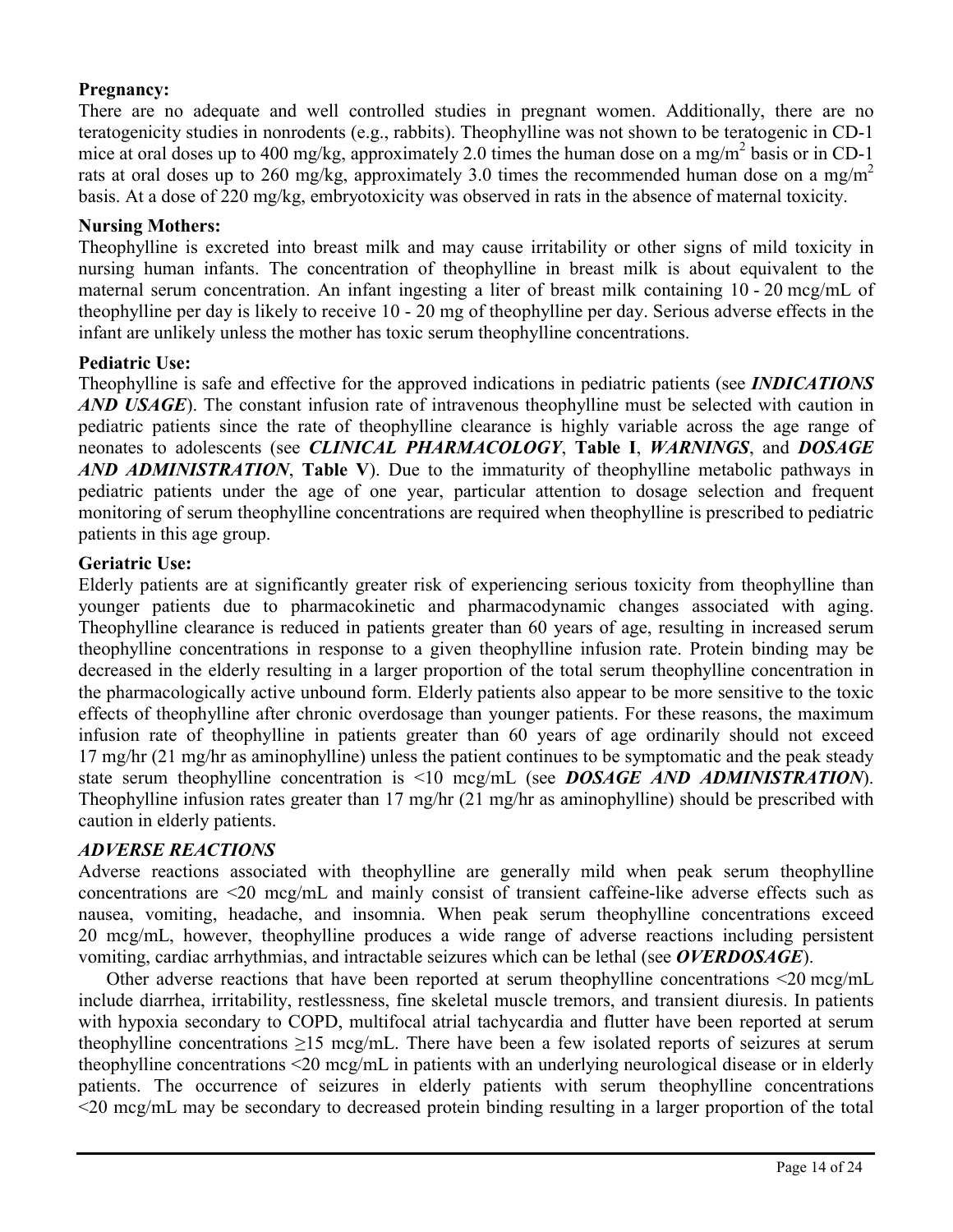serum theophylline concentration in the pharmacologically active unbound form. The clinical characteristics of the seizures reported in patients with serum theophylline concentrations <20 mcg/mL have generally been milder than seizures associated with excessive serum theophylline concentrations resulting from an overdose (i.e., they have generally been transient, often stopped without anticonvulsant therapy, and did not result in neurological residua).

Products containing aminophylline may rarely produce severe allergic reactions of the skin, including exfoliative dermatitis, after systemic administration in a patient who has been previously sensitized by topical application of a substance containing ethylenediamine. In such patients skin patch tests are positive for ethylenediamine, a component of aminophylline, and negative for theophylline. Pharmacists and other individuals who experience repeated skin exposure while physically handling aminophylline may develop a contact dermatitis due to the ethylenediamine component.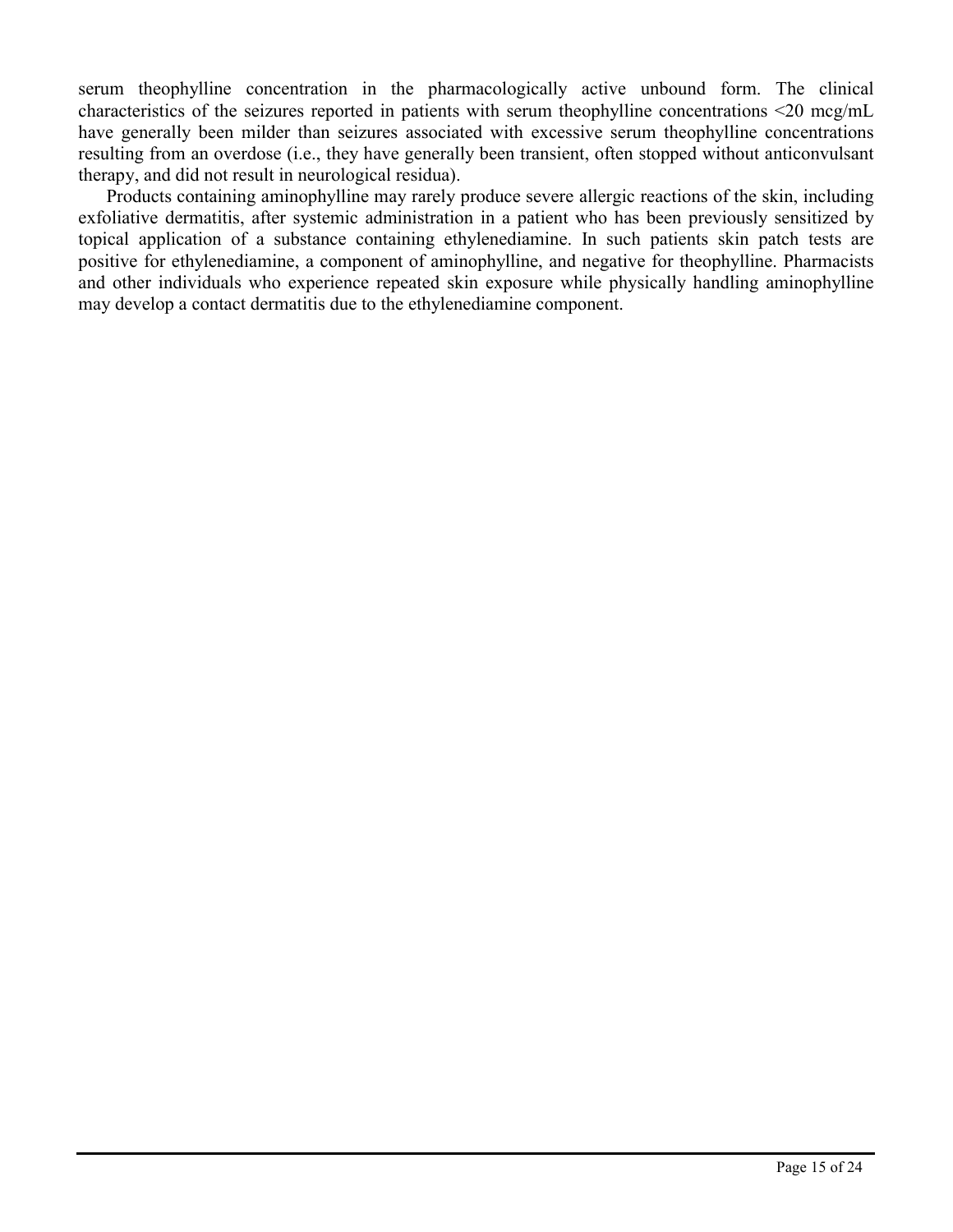|                                | <b>Acute Overdose</b>    |                  | <b>Chronic Overdosage</b>  |                  |
|--------------------------------|--------------------------|------------------|----------------------------|------------------|
|                                | (Large Single Ingestion) |                  | (Multiple Excessive Doses) |                  |
|                                | <b>Study 1</b>           | <b>Study 2</b>   | <b>Study 1</b>             | <b>Study 2</b>   |
| Sign/Symptom                   | $(n=157)$                | $(n=14)$         | $(n=92)$                   | $(n=102)$        |
| <b>Asymptomatic</b>            | $NR**$                   | $\boldsymbol{0}$ | $NR**$                     | 6                |
| Gastrointestinal               |                          |                  |                            |                  |
| Vomiting                       | 73                       | 93               | 30                         | 61               |
| Abdominal pain                 | NR**                     | 21               | $NR**$                     | 12               |
| Diarrhea                       | NR**                     | $\boldsymbol{0}$ | $NR**$                     | 14               |
| Hematemesis                    | $NR**$                   | $\boldsymbol{0}$ | $NR**$                     | $\overline{2}$   |
| Metabolic/Other                |                          |                  |                            |                  |
| Hypokalemia                    | 85                       | 79               | 44                         | 43               |
| Hyperglycemia                  | 98                       | $NR**$           | 18                         | $NR**$           |
| Acid/base disturbance          | 34                       | 21               | 9                          | 5                |
| Rhabdomyolysis                 | NR**                     | $\overline{7}$   | $NR**$                     | $\overline{0}$   |
| Cardiovascular                 |                          |                  |                            |                  |
| Sinus tachycardia              | 100                      | 86               | 100                        | 62               |
| Other supraventricular         | $\overline{2}$           | 21               | 12                         | 14               |
| tachycardias                   |                          |                  |                            |                  |
| Ventricular premature beats    | 3                        | 21               | 10                         | 19               |
| Atrial fibrillation or flutter | $\mathbf{1}$             | $NR**$           | 12                         | NR**             |
| Multifocal atrial tachycardia  | $\boldsymbol{0}$         | $NR**$           | $\overline{2}$             | $NR**$           |
| Ventricular arrhythmias with   | $\overline{7}$           | 14               | 40                         | $\boldsymbol{0}$ |
| hemodynamic instability        |                          |                  |                            |                  |
| Hypotension/shock              | NR**                     | 21               | $NR**$                     | $8\,$            |
| <b>Neurologic</b>              |                          |                  |                            |                  |
| Nervousness                    | NR**                     | 64               | $NR**$                     | 21               |
| Tremors                        | 38                       | 29               | 16                         | 14               |
| Disorientation                 | NR**                     | $\overline{7}$   | NR**                       | 11               |
| Seizures                       | 5                        | 14               | 14                         | 5                |
| Death                          | $\overline{3}$           | 21               | 10                         | $\overline{4}$   |

# **Table IV. Manifestations of Theophylline Toxicity\* Percentage of Patients Reported With Sign or Symptom**

\* These data are derived from two studies in patients with serum theophylline concentrations  $>$ 30 mcg/mL. In the first study (Study #1 – Shanon, Ann Intern Med 1993;119:1161-67), data were prospectively collected from 249 consecutive cases of theophylline toxicity referred to a regional poison center for consultation. In the second study (Study #2 – Sessler, Am J Med 1990; 88:567-76), data were retrospectively collected from 116 cases with serum theophylline concentrations >30 mcg/mL among 6000 blood samples obtained for measurement of serum theophylline concentrations in three emergency departments. Differences in the incidence of manifestations of theophylline toxicity between the two studies may reflect sample selection as a result of study design (e.g., in Study #1, 48% of the patients had acute intoxications versus only 10% in Study #2) and different methods of reporting results.

\*\* NR = Not reported in a comparable manner.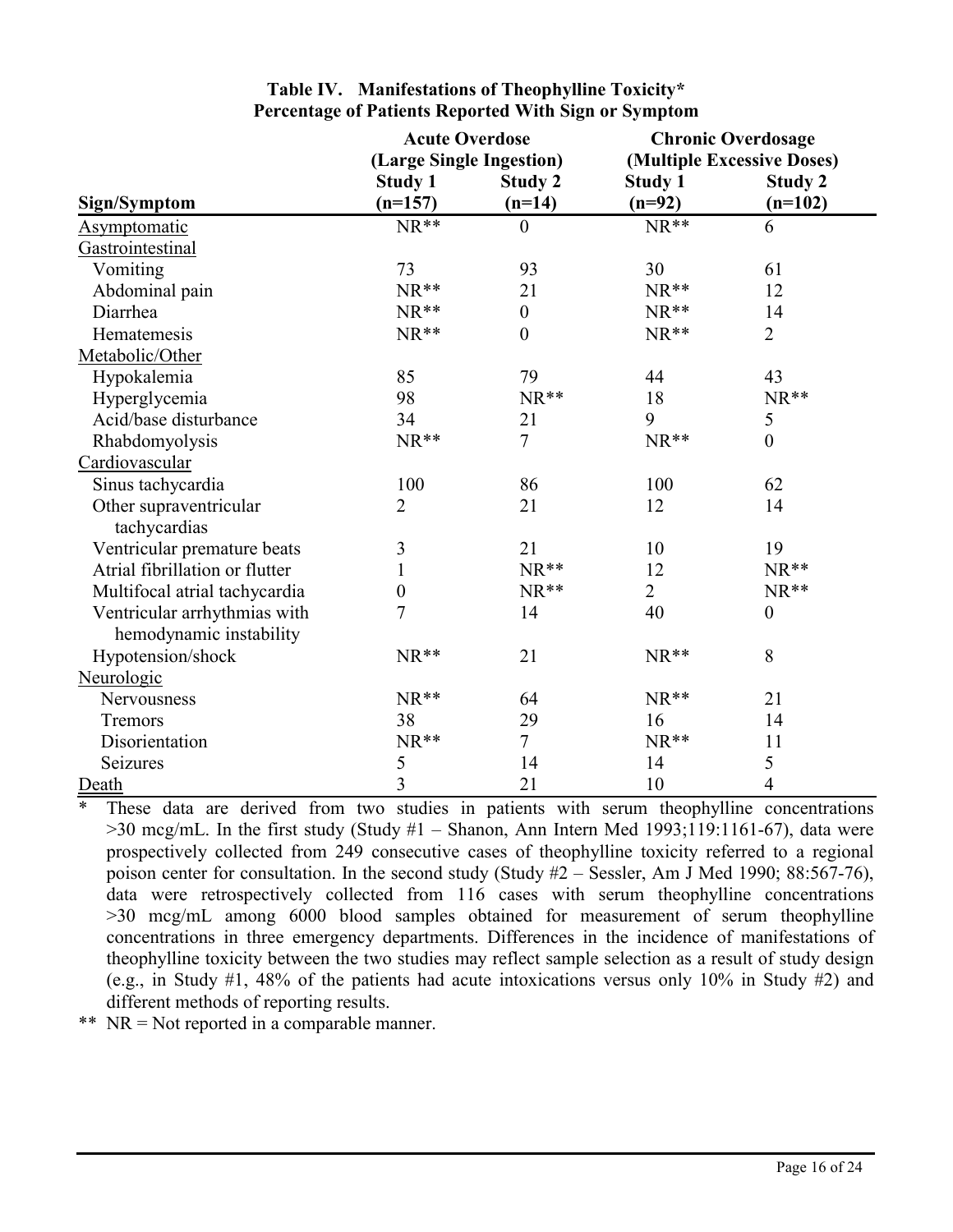# *OVERDOSAGE*

### **General:**

The chronicity and pattern of theophylline overdosage significantly influences clinical manifestations of toxicity, management and outcome. There are two common presentations: 1) *acute overdose*, i.e., infusion of an excessive loading dose or excessive maintenance infusion rate for less than 24 hours, and 2) *chronic overdosage*, i.e., excessive maintenance infusion rate for greater than 24 hours. The most common causes of chronic theophylline overdosage include clinician prescribing of an excessive dose or a normal dose in the presence of factors known to decrease the rate of theophylline clearance and increasing the dose in response to an exacerbation of symptoms without first measuring the serum theophylline concentration to determine whether a dose increase is safe.

Several studies have described the clinical manifestations of theophylline overdose following oral administration and attempted to determine the factors that predict life-threatening toxicity. In general, patients who experience an acute overdose are less likely to experience seizures than patients who have experienced a chronic overdosage, unless the peak serum theophylline concentration is >100 mcg/mL. After a chronic overdosage, generalized seizures, life-threatening cardiac arrhythmias, and death may occur at serum theophylline concentrations >30 mcg/mL. The severity of toxicity after chronic overdosage is more strongly correlated with the patient's age than the peak serum theophylline concentration; patients >60 years are at the greatest risk for severe toxicity and mortality after a chronic overdosage. Pre-existing or concurrent disease may also significantly increase the susceptibility of a patient to a particular toxic manifestation, e.g., patients with neurologic disorders have an increased risk of seizures and patients with cardiac disease have an increased risk of cardiac arrhythmias for a given serum theophylline concentration compared to patients without the underlying disease.

The frequency of various reported manifestations of oral theophylline overdose according to the mode of overdose are listed in **Table IV**.

Other manifestations of theophylline toxicity include increases in serum calcium, creatine kinase, myoglobin and leukocyte count, decreases in serum phosphate and magnesium, acute myocardial infarction, and urinary retention in men with obstructive uropathy.

Seizures associated with serum theophylline concentrations >30 mcg/mL are often resistant to anticonvulsant therapy and may result in irreversible brain injury if not rapidly controlled. Death from theophylline toxicity is most often secondary to cardiorespiratory arrest and/or hypoxic encephalopathy following prolonged generalized seizures or intractable cardiac arrhythmias causing hemodynamic compromise.

### **Overdose Management:**

### **General Recommendations for Patients with Symptoms of Theophylline Overdose or Serum Theophylline Concentrations >30 mcg/mL While Receiving Intravenous Theophylline.**

- 1. Stop the theophylline infusion.
- 2. While simultaneously instituting treatment, contact a regional poison center to obtain updated information and advice on individualizing the recommendations that follow.
- 3. Institute supportive care, including establishment of intravenous access, maintenance of the airway, and electrocardiographic monitoring.
- 4. Treatment of seizures: Because of the high morbidity and mortality associated with theophyllineinduced seizures, treatment should be rapid and aggressive. Anticonvulsant therapy should be initiated with an intravenous benzodiazepine, e.g., diazepam, in increments of 0.1 - 0.2 mg/kg every 1 - 3 minutes until seizures are terminated. Repetitive seizures should be treated with a loading dose of phenobarbital (20 mg/kg infused over 30 - 60 minutes). Case reports of theophylline overdose in humans and animal studies suggest that phenytoin is ineffective in terminating theophylline-induced seizures. The doses of benzodiazepines and phenobarbital required to terminate theophylline-induced seizures are close to the doses that may cause severe respiratory depression or respiratory arrest; the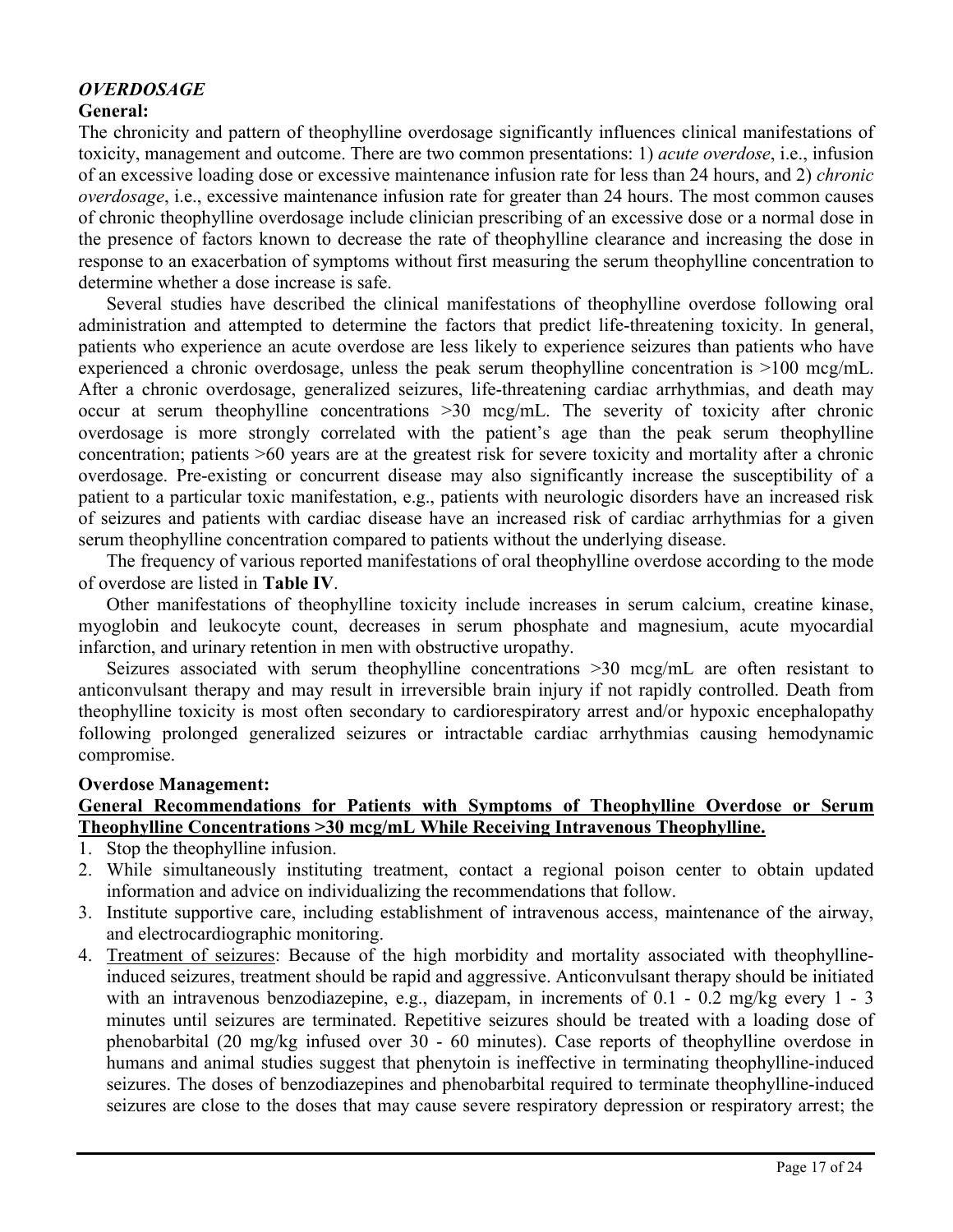clinician should therefore be prepared to provide assisted ventilation. Elderly patients and patients with COPD may be more susceptible to the respiratory depressant effects of anticonvulsants. Barbiturate-induced coma or administration of general anesthesia may be required to terminate repetitive seizures or status epilepticus. General anesthesia should be used with caution in patients with theophylline overdose because fluorinated volatile anesthetics may sensitize the myocardium to endogenous catecholamines released by theophylline. Enflurane appears less likely to be associated with this effect than halothane and may, therefore, be safer. Neuromuscular blocking agents alone should not be used to terminate seizures since they abolish the musculoskeletal manifestations without terminating seizure activity in the brain.

- 5. Anticipate Need for Anticonvulsants: In patients with theophylline overdose who are at high risk for theophylline-induced seizures, e.g., patients with acute overdoses and serum theophylline concentrations >100 mcg/mL or chronic overdosage in patients >60 years of age with serum theophylline concentrations >30 mcg/mL, the need for anticonvulsant therapy should be anticipated. A benzodiazepine such as diazepam should be drawn into a syringe and kept at the patient's bedside and medical personnel qualified to treat seizures should be immediately available. In selected patients at high risk for theophylline-induced seizures, consideration should be given to the administration of prophylactic anticonvulsant therapy. Situations where prophylactic anticonvulsant therapy should be considered in high risk patients include anticipated delays in instituting methods for extracorporeal removal of theophylline (e.g., transfer of a high risk patient from one health care facility to another for extracorporeal removal) and clinical circumstances that significantly interfere with efforts to enhance theophylline clearance (e.g., a neonate where dialysis may not be technically feasible or a patient with vomiting unresponsive to antiemetics who is unable to tolerate multiple-dose oral activated charcoal). In animal studies, prophylactic administration of phenobarbital, but not phenytoin, has been shown to delay the onset of theophylline-induced generalized seizures and to increase the dose of theophylline required to induce seizures (i.e., markedly increases the  $LD_{50}$ ). Although there are no controlled studies in humans, a loading dose of intravenous phenobarbital (20 mg/kg infused over 60 minutes) may delay or prevent life-threatening seizures in high risk patients while efforts to enhance theophylline clearance are continued. Phenobarbital may cause respiratory depression, particularly in elderly patients and patients with COPD.
- 6. Treatment of cardiac arrhythmias: Sinus tachycardia and simple ventricular premature beats are not harbingers of life-threatening arrhythmias, they do not require treatment in the absence of hemodynamic compromise, and they resolve with declining serum theophylline concentrations. Other arrhythmias, especially those associated with hemodynamic compromise, should be treated with antiarrhythmic therapy appropriate for the type of arrhythmia.
- 7. Serum Theophylline Concentration Monitoring: The serum theophylline concentration should be measured immediately upon presentation, 2 - 4 hours later, and then at sufficient intervals, e.g., every 4 hours, to guide treatment decisions and to assess the effectiveness of therapy. Serum theophylline concentrations may continue to increase after presentation of the patient for medical care as a result of continued absorption of theophylline from the gastrointestinal tract. Serial monitoring of serum theophylline serum concentrations should be continued until it is clear that the concentration is no longer rising and has returned to nontoxic levels.
- 8. General Monitoring Procedures: Electrocardiographic monitoring should be initiated on presentation and continued until the serum theophylline level has returned to a nontoxic level. Serum electrolytes and glucose should be measured on presentation and at appropriate intervals indicated by clinical circumstances. Fluid and electrolyte abnormalities should be promptly corrected. **Monitoring and treatment should be continued until the serum concentration decreases below 20 mcg/mL.**
- 9. Enhance clearance of theophylline: Multiple-dose oral activated charcoal (e.g., 0.5 mg/kg up to 20 g, every two hours) increases the clearance of theophylline at least twofold by adsorption of theophylline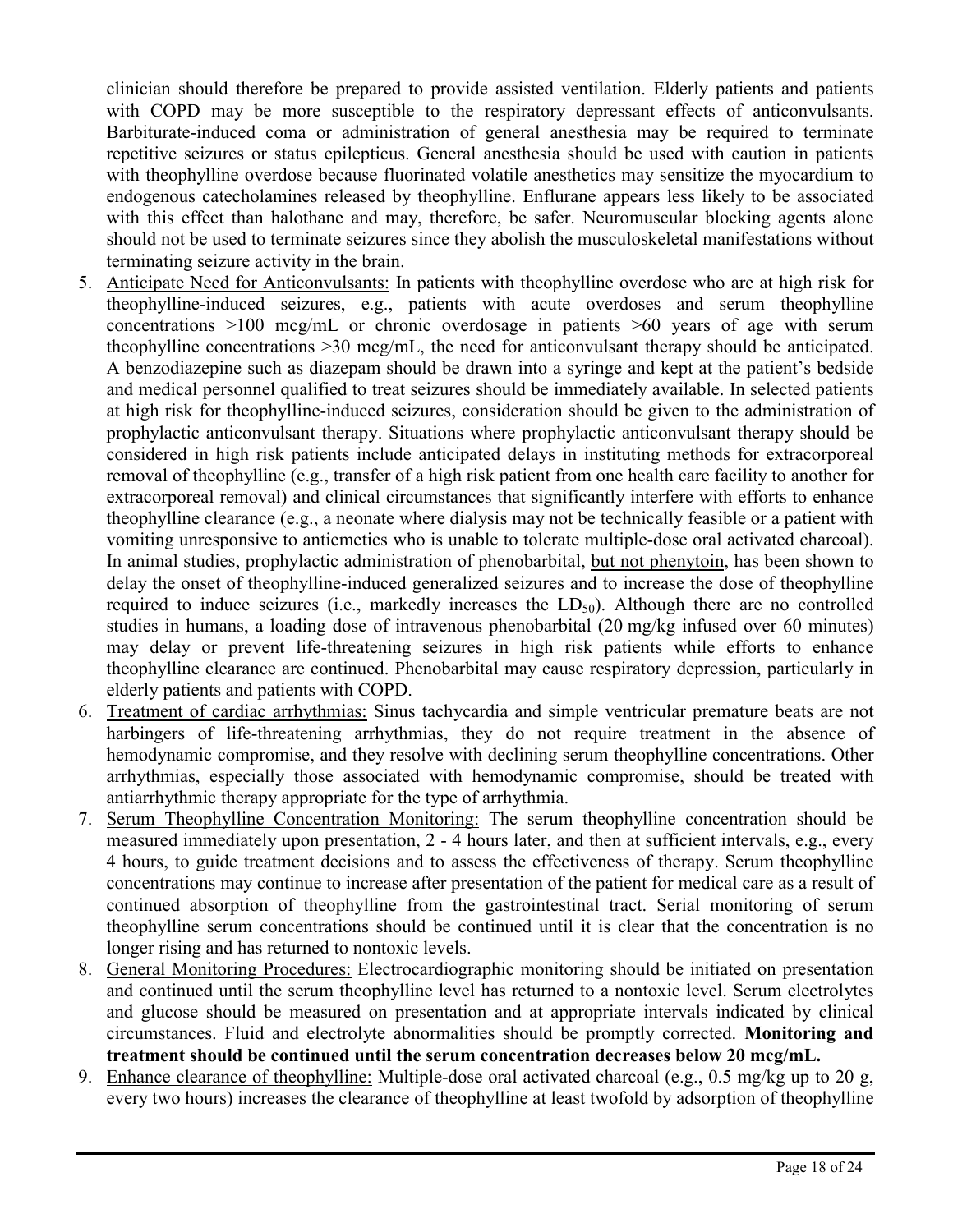secreted into gastrointestinal fluids. Charcoal must be retained in, and pass through, the gastrointestinal tract to be effective; emesis should therefore be controlled by administration of appropriate antiemetics. Alternatively, the charcoal can be administered continuously through a nasogastric tube in conjunction with appropriate antiemetics. A single dose of sorbitol may be administered with the activated charcoal to promote stooling to facilitate clearance of the adsorbed theophylline from the gastrointestinal tract. Sorbitol alone does not enhance clearance of theophylline and should be dosed with caution to prevent excessive stooling which can result in severe fluid and electrolyte imbalances. Commercially available fixed combinations of liquid charcoal and sorbitol should be avoided in young children and after the first dose in adolescents and adults since they do not allow for individualization of charcoal and sorbitol dosing. In patients with intractable vomiting, extracorporeal methods of theophylline removal should be instituted (see *OVERDOSAGE*, **Extracorporeal Removal**).

# **Specific Recommendations:**

# **Acute Overdose (e.g., excessive loading dose or excessive infusion rate <24 hours)**

- A. Serum Concentration >20 <30 mcg/mL
	- 1. Stop the theophylline infusion.
	- 2. Monitor the patient and obtain a serum theophylline concentration in 2 4 hours to insure that the concentration is decreasing.
- B. Serum Concentration >30 <100 mcg/mL
	- 1. Stop the theophylline infusion.
	- 2. Administer multiple dose oral activated charcoal and measures to control emesis.
	- 3. Monitor the patient and obtain serial theophylline concentrations every 2 4 hours to gauge the effectiveness of therapy and to guide further treatment decisions.
	- 4. Institute extracorporeal removal if emesis, seizures, or cardiac arrhythmias cannot be adequately controlled (see *OVERDOSAGE*, **Extracorporeal Removal**).
- C. Serum Concentration >100 mcg/mL
	- 1. Stop the theophylline infusion.
	- 2. Consider prophylactic anticonvulsant therapy.
	- 3. Administer multiple-dose oral activated charcoal and measures to control emesis.
	- 4. Consider extracorporeal removal, even if the patient has not experienced a seizure (see *OVERDOSAGE*, **Extracorporeal Removal**).
	- 5. Monitor the patient and obtain serial theophylline concentrations every 2 4 hours to gauge the effectiveness of therapy and to guide further treatment decisions.

# **Chronic Overdosage (e.g., excessive infusion rate for greater than 24 hours)**

- A. Serum Concentration > 20 < 30 mcg/mL (with manifestations of theophylline toxicity)
	- 1. Stop the theophylline infusion.
	- 2. Monitor the patient and obtain a serum theophylline concentration in 2 4 hours to insure that the concentration is decreasing.
- B. Serum Concentration >30 mcg/mL in patients <60 years of age
	- 1. Stop the theophylline infusion.
	- 2. Administer multiple-dose oral activated charcoal and measures to control emesis.
	- 3. Monitor the patient and obtain serial theophylline concentrations every 2 4 hours to gauge the effectiveness of therapy and to guide further treatment decisions.
	- 4. Institute extracorporeal removal if emesis, seizures, or cardiac arrhythmias cannot be adequately controlled (see *OVERDOSAGE*, **Extracorporeal Removal**).
- C. Serum Concentration >30 mcg/mL in patients  $\geq 60$  years of age
	- 1. Stop the theophylline infusion.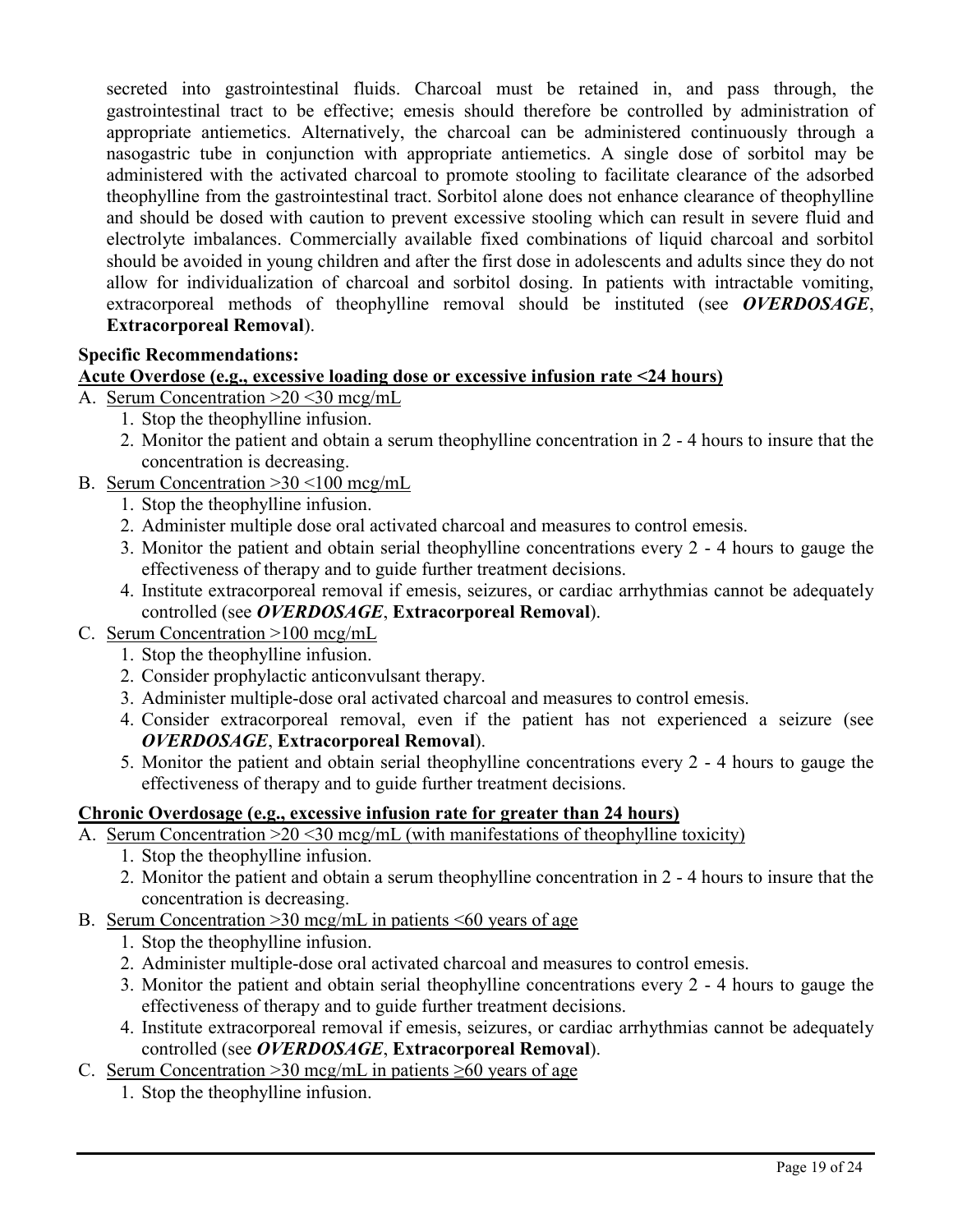- 2. Consider prophylactic anticonvulsant therapy.
- 3. Administer multiple-dose oral activated charcoal and measures to control emesis.
- 4. Consider extracorporeal removal even if the patient has not experienced a seizure (see *OVERDOSAGE*, **Extracorporeal Removal**).
- 5. Monitor the patient and obtain serial theophylline concentrations every 2 4 hours to gauge the effectiveness of therapy and to guide further treatment decisions.

### **Extracorporeal Removal:**

Increasing the rate of theophylline clearance by extracorporeal methods may rapidly decrease serum concentrations, but the risks of the procedure must be weighed against the potential benefit. Charcoal hemoperfusion is the most effective method of extracorporeal removal, increasing theophylline clearance up to six fold, but serious complications, including hypotension, hypocalcemia, platelet consumption and bleeding diatheses may occur. Hemodialysis is about as efficient as multiple-dose oral activated charcoal and has a lower risk of serious complications than charcoal hemoperfusion. Hemodialysis should be considered as an alternative when charcoal hemoperfusion is not feasible and multiple-dose oral charcoal is ineffective because of intractable emesis. Serum theophylline concentrations may rebound 5 - 10 mcg/mL after discontinuation of charcoal hemoperfusion or hemodialysis due to redistribution of theophylline from the tissue compartment. Peritoneal dialysis is ineffective for theophylline removal; exchange transfusions in neonates have been minimally effective.

### *DOSAGE AND ADMINISTRATION*

### **General Considerations:**

The steady-state serum theophylline concentration is a function of the infusion rate and the rate of theophylline clearance in the individual patient. Because of marked individual differences in the rate of theophylline clearance, the dose required to achieve a serum theophylline concentration in the 10-20 mcg/mL range varies fourfold among otherwise similar patients in the absence of factors known to alter theophylline clearance. For a given population there is no single theophylline dose that will provide both safe and effective serum concentrations for all patients. Administration of the median theophylline dose required to achieve a therapeutic serum theophylline concentration in a given population may result in either sub-therapeutic or potentially toxic serum theophylline concentrations in individual patients. **The dose of theophylline must be individualized on the basis of serum theophylline concentration measurements in order to achieve a dose that will provide maximum potential benefit with minimal risk of adverse effects.**

When theophylline is used as an acute bronchodilator, the goal of obtaining a therapeutic serum concentration is best accomplished with an intravenous loading dose. Because of rapid distribution into body fluids, the serum concentration (C) obtained from an initial loading dose (LD) is related primarily to the volume of distribution (V), the apparent space into which the drug diffuses:

# $C = L D/V$

If a mean volume of distribution of about 0.5 L/kg is assumed (actual range is 0.3 to 0.7 L/kg), each mg/kg (ideal body weight) of theophylline administered as a loading dose over 30 minutes results in an average 2 mcg/mL increase in serum theophylline concentration. Therefore, in a patient who has received no theophylline in the previous 24 hours, a loading dose of intravenous theophylline of 4.6 mg/kg (5.7 mg/kg as aminophylline), calculated on the basis of ideal body weight and administered over 30 minutes, on average, will produce a maximum post-distribution serum concentration of 10 mcg/mL with a range of 6-16 mcg/mL. When a loading dose becomes necessary in the patient who has already received theophylline, estimation of the serum concentration based upon the history is unreliable, and an immediate serum level determination is indicated. The loading dose can then be determined as follows:

 $D = (Desired C - Measured C) (V)$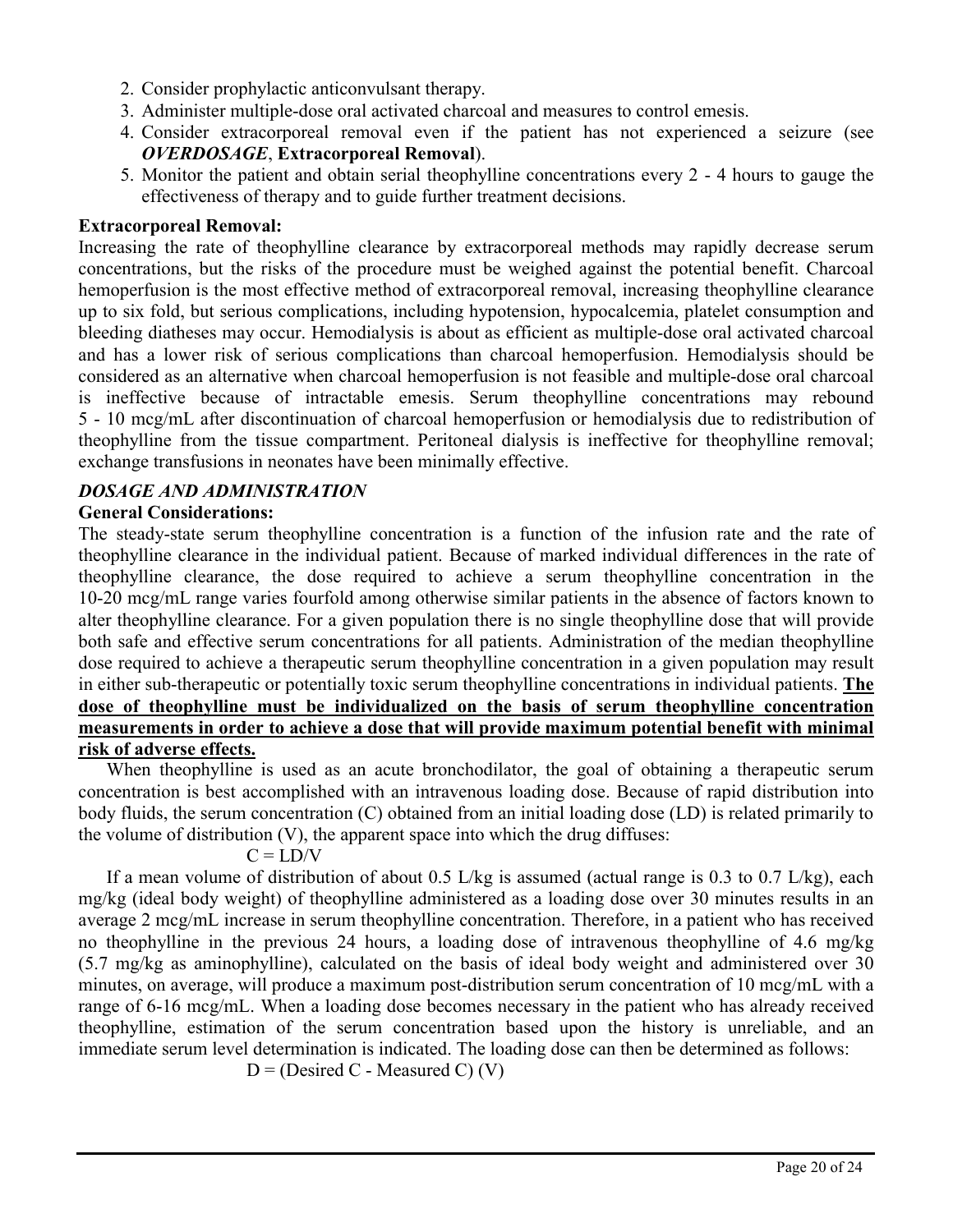where D is the loading dose, C is the serum theophylline concentration, and V is the volume of distribution. The mean volume of distribution can be assumed to be 0.5 L/kg and the desired serum concentration should be conservative (e.g., 10 mcg/mL) to allow for the variability in the volume of distribution. **A loading dose should not be given before obtaining a serum theophylline concentration if the patient has received any theophylline in the previous 24 hours.**

A serum concentration obtained 30 minutes after an intravenous loading dose, when distribution is complete, can be used to assess the need for and size of subsequent loading doses, if clinically indicated, and for guidance of continuing therapy. Once a serum concentration of 10 to 15 mcg/mL has been achieved with the use of a loading dose(s), a constant intravenous infusion is started. The rate of administration is based upon mean pharmacokinetic parameters for the population and calculated to achieve a target serum concentration of 10 mcg/mL (see **Table V**). For example, in non-smoking adults, initiation of a constant intravenous theophylline infusion of 0.4 mg/kg/hr (0.5 mg/kg/hr as aminophylline) at the completion of the loading dose, on average, will result in a steady-state concentration of 10 mcg/mL with a range of 7-26 mcg/mL. The mean and range of steady-state serum concentrations are similar when the average child (age 1 to 9 years) is given a loading dose of 4.6 mg/kg theophylline (5.7 mg/kg as aminophylline) followed by a constant intravenous infusion of 0.8 mg/kg/hr (1.0 mg/kg/hr as aminophylline). Since there is large interpatient variability in theophylline clearance, serum concentrations will rise or fall when the patient's clearance is significantly different from the mean population value used to calculate the initial infusion rate. Therefore, a second serum concentration should be obtained one expected half-life after starting the constant infusion (e.g., approximately 4 hours for children age 1 to 9 and 8 hours for nonsmoking adults; see **Table I** for the expected half-life in additional patient populations) to determine if the concentration is accumulating or declining from the post loading dose level. If the level is declining as a result of a higher than average clearance, an additional loading dose can be administered and/or the infusion rate increased. In contrast, if the second sample demonstrates a higher level, accumulation of the drug can be assumed, and the infusion rate should be decreased before the concentration exceeds 20 mcg/mL. An additional sample is obtained 12 to 24 hours later to determine if further adjustments are required and then at 24-hour intervals to adjust for changes, if they occur. This empiric method, based upon mean pharmacokinetic parameters, will prevent large fluctuations in serum concentration during the most critical period of the patient's course.

In patients with cor pulmonale, cardiac decompensation, or liver dysfunction, or in those taking drugs that markedly reduce theophylline clearance (e.g., cimetidine), the initial theophylline infusion rate should not exceed 17 mg/hr (21 mg/hr as aminophylline) unless serum concentrations can be monitored at 24 hour intervals. In these patients, 5 days may be required before steady-state is reached.

Theophylline distributes poorly into body fat, therefore, mg/kg dose should be calculated on the basis of ideal body weight.

**Table V** contains initial theophylline infusion rates following an appropriate loading dose recommended for patients in various age groups and clinical circumstances. **Table VI** contains recommendations for final theophylline dosage adjustment based upon serum theophylline concentrations. **Application of these general dosing recommendations to individual patients must take into account the unique clinical characteristics of each patient. In general, these recommendations should serve as the upper limit for dosage adjustments in order to decrease the risk of potentially serious adverse events associated with unexpected large increases in serum theophylline concentration.**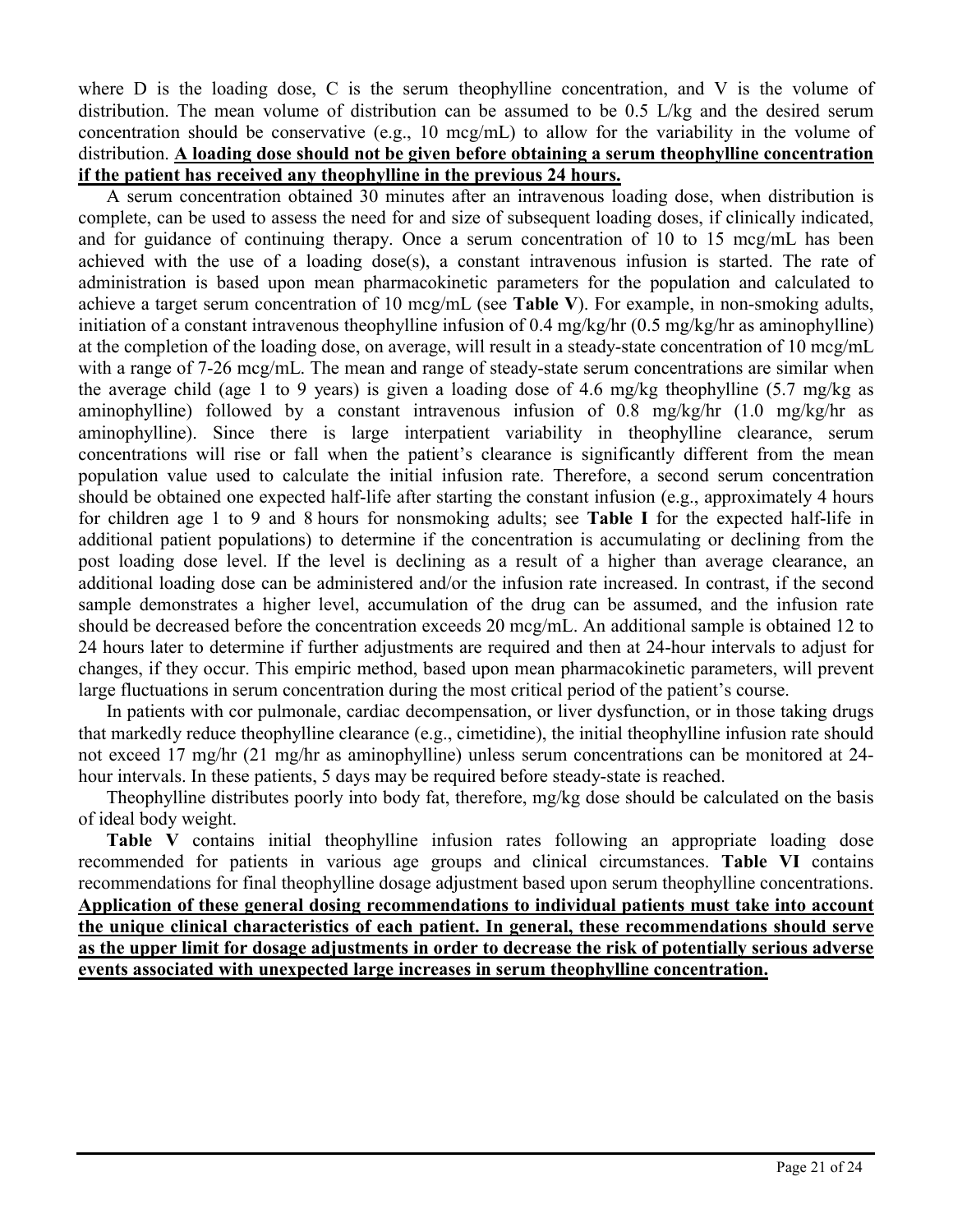| <b>Patient population</b>                       | Age                          | Theophylline infusion rate (mg/kg/hr)*†   |
|-------------------------------------------------|------------------------------|-------------------------------------------|
| <b>Neonates</b>                                 | Postnatal age up to 24 days  | $1 \text{ mg/kg}$ q $12h/\ddagger$        |
|                                                 | Postnatal age beyond 24 days | 1.5 mg/kg q12h/ $\ddagger$                |
| Infants                                         | 6-52 weeks old               | $mg/kg/hr = (0.008)(age in weeks) + 0.21$ |
| Young children                                  | 1-9 years                    | 0.8                                       |
| Older children                                  | 9-12 years                   | 0.7                                       |
| Adolescents                                     | $12-16$ years                | 0.7                                       |
| (cigarette or marijuana)<br>smokers)            |                              |                                           |
| Adolescents (nonsmokers)                        | $12-16$ years                | $0.5 \S$                                  |
| Adults<br>(otherwise healthy)<br>nonsmokers)    | $16-60$ years                | $0.4 \; \S$                               |
| Elderly                                         | $>60$ years                  | 0.31                                      |
| Cardiac decompensation,<br>cor pulmonale, liver |                              |                                           |
| dysfunction, sepsis with<br>multiorgan failure, |                              |                                           |
| or shock                                        |                              | 0.21                                      |

**Table V. Initial Theophylline Infusion Rates Following an Appropriate Loading Dose.**

\* To achieve a target concentration of 10 mcg/mL Aminophylline=theophylline/0.8. Use ideal body weight for obese patients.

† Lower initial dosage may be required for patients receiving other drugs that decrease theophylline clearance (e.g., cimetidine).

‡ To achieve a target concentration of 7.5 mcg/mL for neonatal apnea.

§ Not to exceed 900 mg/day, unless serum levels indicate the need for a larger dose.

ı Not to exceed 400 mg/day, unless serum levels indicate the need for a larger dose.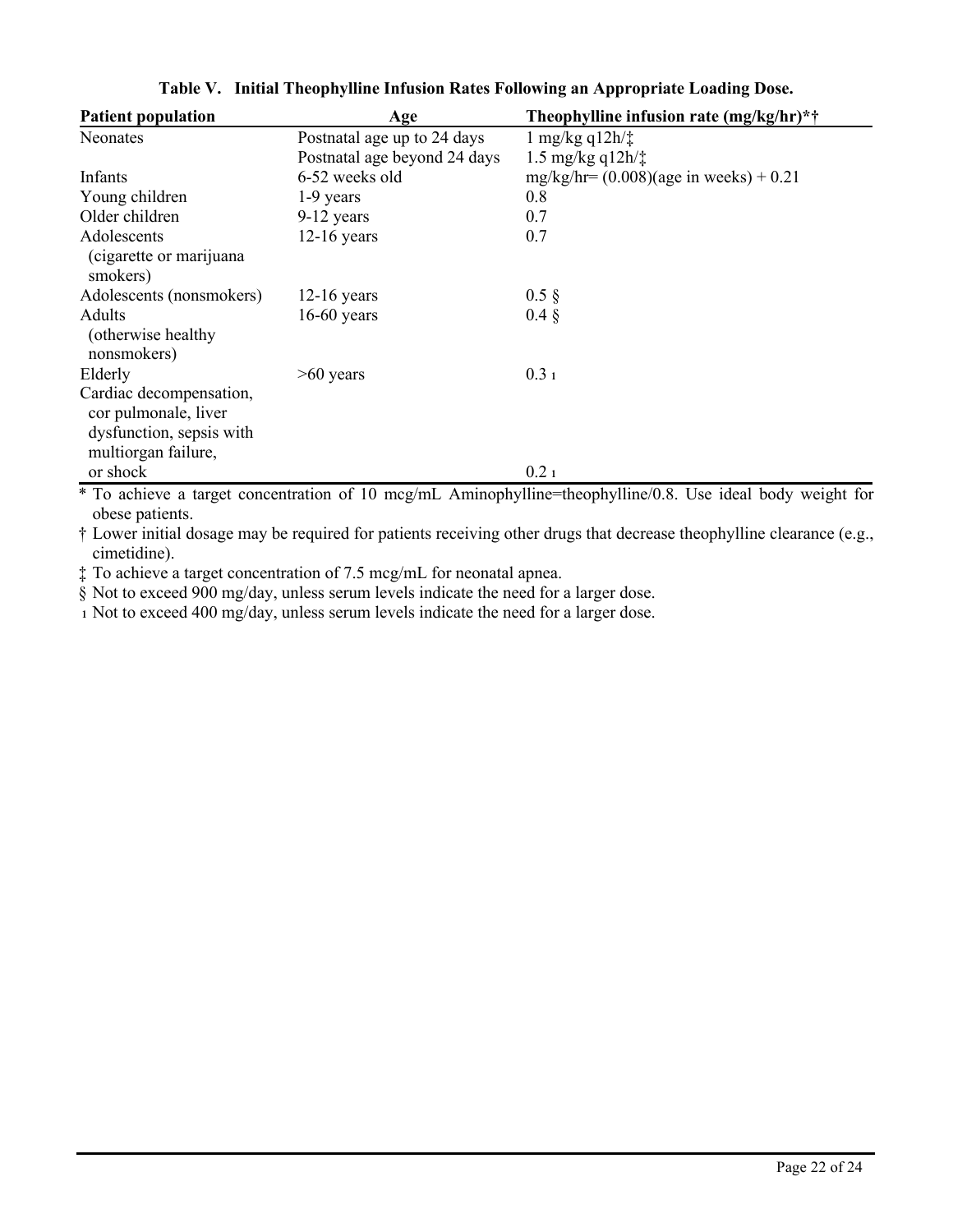| <b>Peak Serum Concentration</b> | Dosage Adjustment                                                                                                                                                                                                                                                                                                                                                                                                                            |
|---------------------------------|----------------------------------------------------------------------------------------------------------------------------------------------------------------------------------------------------------------------------------------------------------------------------------------------------------------------------------------------------------------------------------------------------------------------------------------------|
| $\leq$ 9.9 mcg/mL               | If symptoms are not controlled and current dosage is tolerated, increase<br>infusion rate about 25%. Recheck serum concentration after 12 hours in<br>children and 24 hours in adults for further dosage adjustment.                                                                                                                                                                                                                         |
| 10 to 14.9 mcg/mL               | If symptoms are controlled and current dosage is tolerated, maintain<br>infusion rate and recheck serum concentration at 24 hour intervals.¶ If<br>symptoms are not controlled and current dosage is tolerated consider<br>adding additional medication(s) to treatment regimen.                                                                                                                                                             |
| $15-19.9$ mcg/mL                | Consider 10% decrease in infusion rate to provide greater margin of safety<br>even if current dosage is tolerated.                                                                                                                                                                                                                                                                                                                           |
| $20-24.9$ mcg/mL                | Decrease infusion rate by 25% even if no adverse effects are present.<br>Recheck serum concentration after 12 hours in children and 24 hours in<br>adults to guide further dosage adjustment.                                                                                                                                                                                                                                                |
| $25-30$ mcg/mL                  | Stop infusion for 12 hours in children and 24 hours in adults and decrease<br>subsequent infusion rate at least 25% even if no adverse effects are present.<br>Recheck serum concentration after 12 hours in children and 24 hours in<br>adults to guide further dosage adjustment. If symptomatic, stop infusion<br>whether<br>consider<br>overdose<br>treatment is<br>and<br>indicated<br>(see<br>recommendations for chronic overdosage). |
| $>30$ mcg/mL                    | Stop the infusion and treat overdose as indicated (see recommendations for<br>chronic overdosage). If theophylline is subsequently resumed, decrease<br>infusion rate by at least 50% and recheck serum concentration after 12<br>hours in children and 24 hours in adults to guide further dosage adjustment.<br>I Deep ushinton and/ou committee outsilling concentration measurement is indicated when even advance offects are           |

#### **Table VI. Final Dosage Adjustment Guided by Serum Theophylline Concentration**

Dose reduction and/or serum theophylline concentration measurement is indicated whenever adverse effects are present, physiologic abnormalities that can reduce theophylline clearance occur (e.g., sustained fever), or a drug that interacts with theophylline is added or discontinued (see *WARNINGS*).

#### **Intravenous Admixture Incompatibility:**

Although there have been reports of aminophylline precipitating in acidic media, these reports do not apply to the dilute solutions found in intravenous infusions. Aminophylline injection should not be mixed in a syringe with other drugs but should be added separately to the intravenous solution.

When an intravenous solution containing aminophylline is given "piggyback", the intravenous system already in place should be turned off while the aminophylline is infused if there is a potential problem with admixture incompatibility.

Because of the alkalinity of aminophylline containing solutions, drugs known to be alkali labile should be avoided in admixtures. These include epinephrine HCl, norepinephrine bitartrate, isoproterenol HCl and penicillin G potassium. It is suggested that specialized literature be consulted before preparing admixtures with aminophylline and other drugs.

Parenteral drug products should be inspected visually for particulate matter and discoloration prior to administration, whenever solution and container permit. Do not administer unless solution is clear and container is undamaged. Discard unused portion. Do not use if crystals have separated from solution.